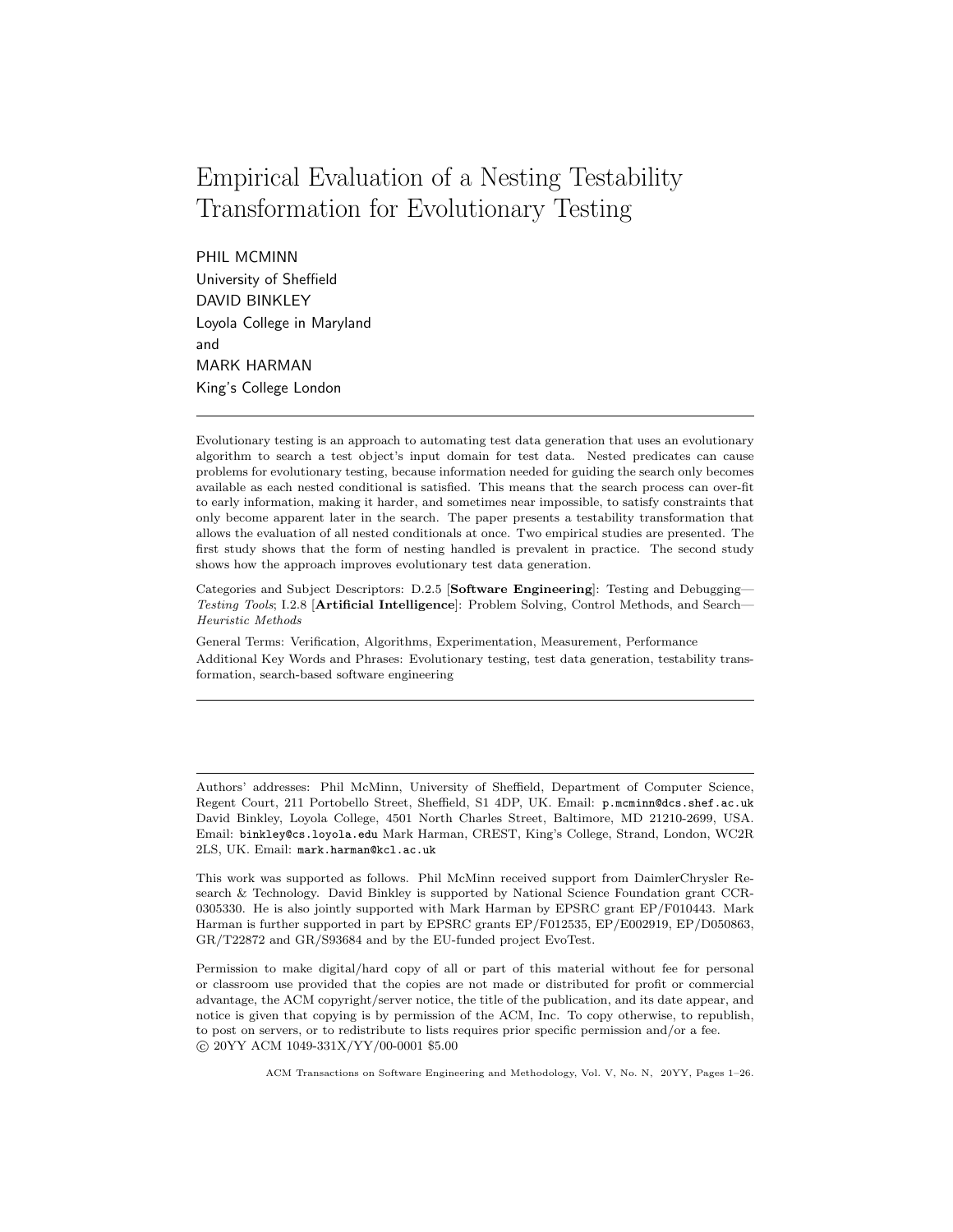## 1. INTRODUCTION

The application of metaheuristic search techniques, for example evolutionary algorithms, to the automatic generation of software test data has been shown to be an effective approach for functional [Jones et al. 1995; Tracey et al. 1998a; Tracey 2000], non-functional [Wegener et al. 1996; Puschner and Nossal 1998; Wegener and Grochtmann 1998], structural [Korel 1990; 1992; Ferguson and Korel 1996; Xanthakis et al. 1992; Jones et al. 1996; Pargas et al. 1999; Wegener et al. 2001; McMinn and Holcombe 2006; McMinn 2004], and grey-box [Korel and Al-Yami 1996; Tracey et al. 2000] testing criteria. The search space is the input domain of the test object. A fitness function provides feedback as to how 'close' input data are to satisfying the test criteria. This information is used to provide guidance to the search.

For structural testing, each individual program structure of the coverage criteria (for example each individual program statement or branch) is taken as the individual search 'target'. The effects of input data are monitored through instrumentation of the branching conditions of the program. A fitness function is computed, which decides how 'close' an input was to executing the target. This is based on the values of variables appearing in the branching conditionals that lead to its execution. For example, if a branching statement 'if  $(a == b)$ ' needs to be true for a target statement to be covered, the fitness function returns a 'branch distance' value of  $abs(b - a)$  to the search. The fitness values fed back are critical in directing the search to potential new input vector candidates that might execute the desired program structure.

However, it is possible for the search to encounter problems when a target is nested within more than one conditional statement. In this case, there are a succession of branching statements which must be evaluated with a specific outcome in order for the target to be reached. For example, in Figure 1, the target is nested within three conditional statements. Each individual conditional must be true in order for execution to proceed onto the next one. Therefore, for the purposes of computing the fitness function, it is not known that  $\mathbf{b} \leq \mathbf{c}$  must be true until a  $\geq$  b is true. Similarly, until b  $\leq$  c is satisfied, it is not known that a  $== c$ must also be satisfied. This gradual release of information causes difficulty for the search, which is forced to concentrate on satisfying each predicate individually. In this example, all the input variables have to be the same value in order to execute the target, however, this is not reflected in the fitness function until the final branching predicate.

Furthermore, the search is restricted when seeking inputs to satisfy 'later' conditionals, because satisfaction of the earlier conditionals must be maintained. If when searching for input values for  $\flat \leq c$ , the search chooses input values so that a is not greater than or equal to b, the path taken through the program never reaches the latter conditional, and thus the search never finds out if  $b \leq c$  is true or not. Instead it is held up again at the first conditional, which must be made true in order to reach the second conditional again. This inhibits the test data search, and the possible input values it can consider in order to satisfy predicates appearing 'later' in the sequence of nested conditionals. In severe cases the search may fail to find test data.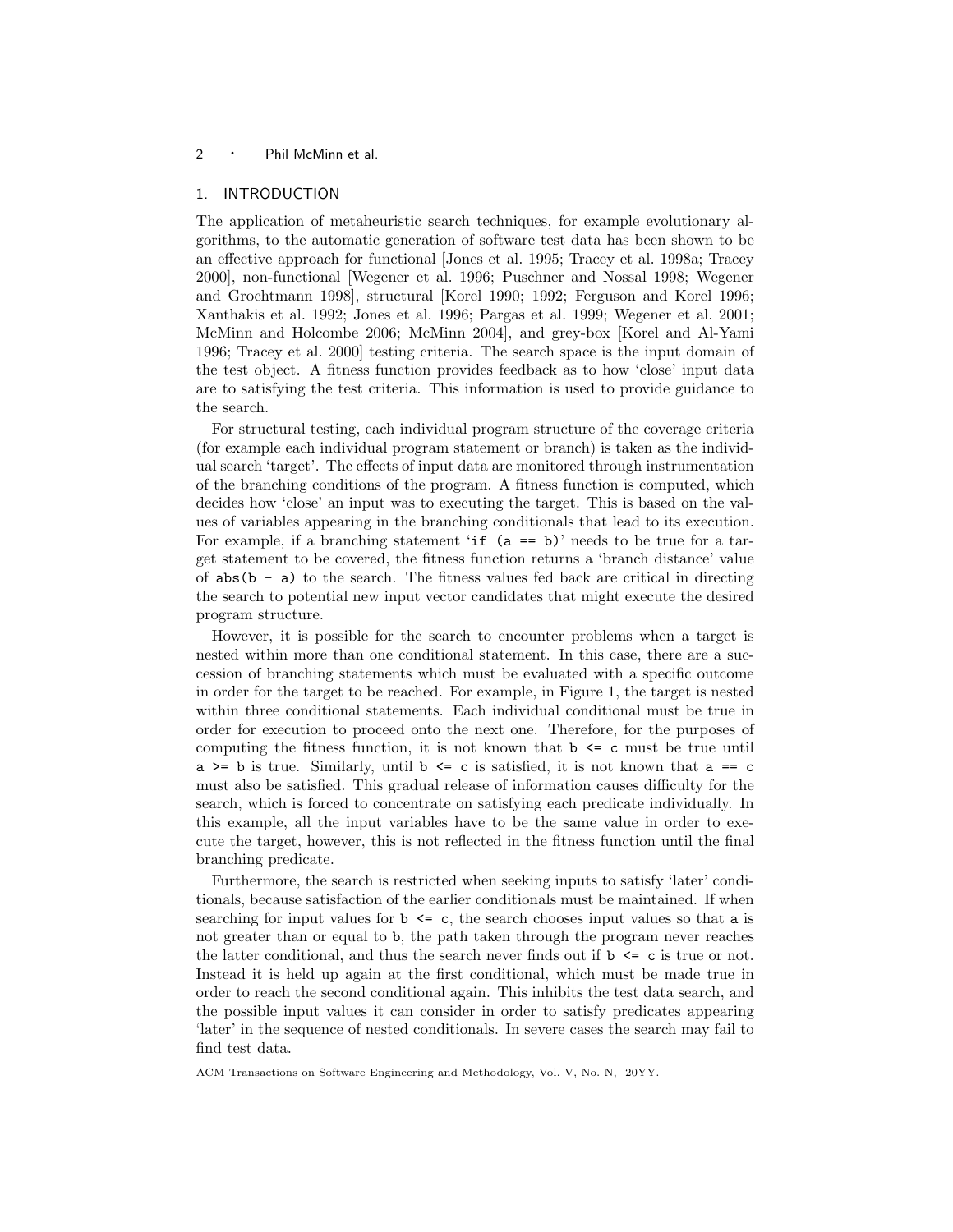Empirical Evaluation of a Nesting Testability Transformation for Evolutionary Testing  $\cdot$  3



Fig. 1. Nested targets require the succession of branching statements to be evaluated by the fitness function one after the other

Ideally, all branch predicates are evaluated by the fitness function at the same time. This paper presents an approach that achieves this goal by transforming the original program. The type of transformation used, a 'testability transformation' [Harman et al. 2004], is a source-to-source program transformation that seeks to improve the performance of an existing test data generation technique. Here, the transformed program produced is merely a 'means to an end', rather than an 'end' in itself, and can be discarded once it has served its intermediary purpose as a vehicle for generating test data.

Test data generation is a costly process when performed by hand; thus techniques such as testability transformations that can automate the generation of even a subset of the necessary test data are extremely valuable. Even if only one structure is covered using a transformation that cannot be covered using the original version of the program, human costs associated with the testing process will have been lowered. Therefore, the approach does not have to improve test data generation 100% of the time in order to be useful.

Two empirical studies are used to investigate the impact of the proposed nesting testability transformation. The first examines nesting in 43 real-world programs, establishing that the type of nesting handled by the transformation is prevalent in practice. The second study compares test data generation with and without the nesting transformation, showing that the effectiveness and efficiency of the search can be improved in many cases with significant performance gains, confirmed by applying statistical t−tests.

The primary contributions of this paper are therefore as follows:

- (1) The paper introduces a testability transformation designed to improve evolutionary structural test data generation for nested program structures.
- (2) The paper presents empirical results that show the forms of nesting handled by the approach are highly prevalent in practice.
- (3) The paper presents empirical results with 33 different functions taken from 7 production programs that illustrate the way in which the transformation improves the performance of evolutionary testing.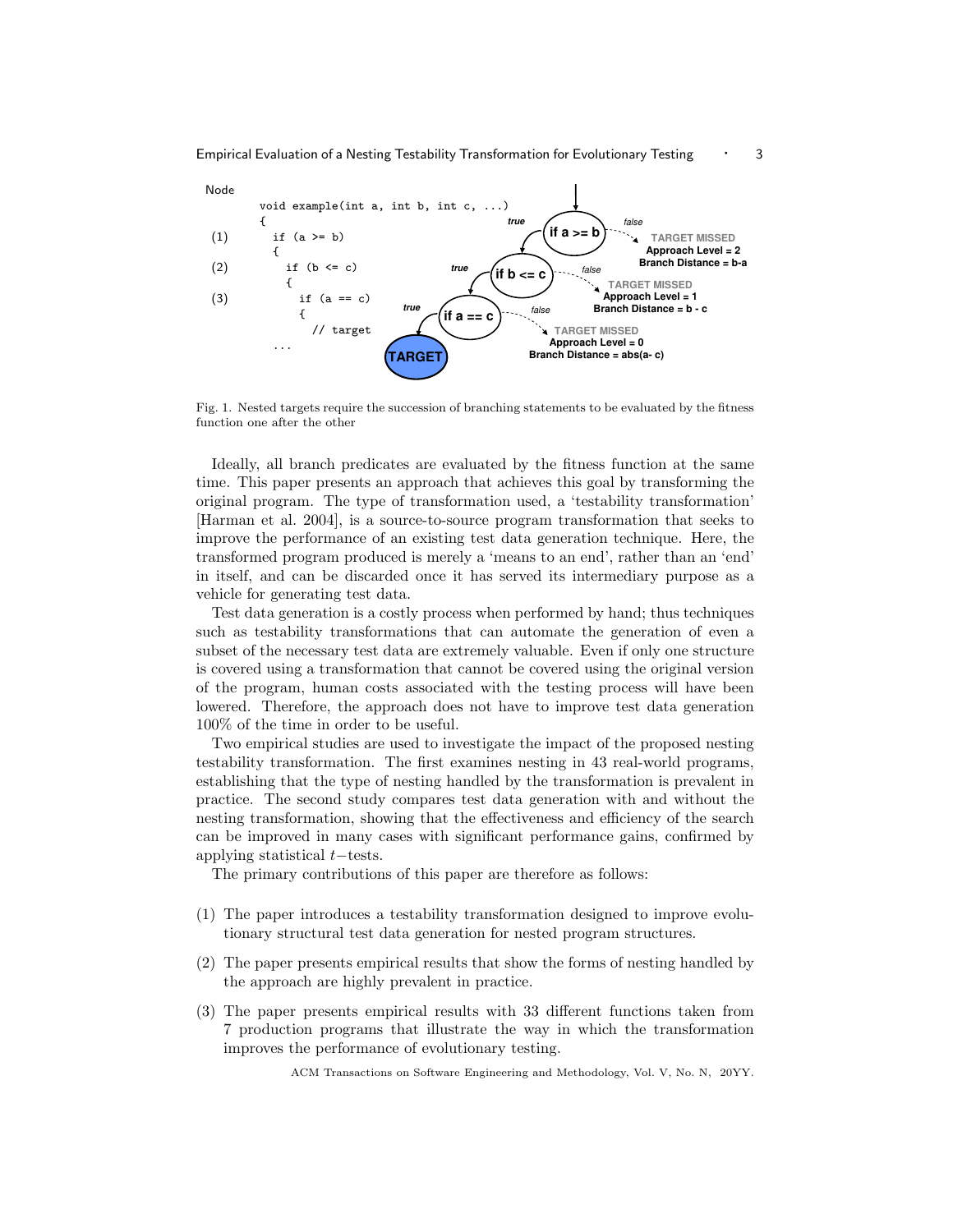The rest of this paper is organized as follows. Section 2 briefly outlines evolutionary structural test data generation. Section 3 states the research problem to be addressed, while Section 4 describes the testability transformation used to address the problem. Section 6 presents results that indicate that the type of nesting handled is prevalent in practice, whilst Section 7 presents results that show that the approach is useful in improving the performance of evolutionary testing on production code. Section 8 discusses some practical issues with the transformation. Section 9 reviews related work and Section 10 concludes with directions for future work.

# 2. EVOLUTIONARY STRUCTURAL TEST DATA GENERATION

Several search methods have been proposed for the automation of structural test data generation, including the alternating variable method [Korel 1990; 1992; Ferguson and Korel 1996], simulated annealing [Tracey et al. 1998; Tracey et al. 1998b] and evolutionary algorithms [Xanthakis et al. 1992; Jones et al. 1996; Pargas et al. 1999; Wegener et al. 2001; McMinn and Holcombe 2006; McMinn 2004]. This paper concerns the application of evolutionary algorithms to the problem, an approach known as evolutionary testing [Xanthakis et al. 1992; Jones et al. 1996; Pargas et al. 1999; Wegener et al. 2001; McMinn and Holcombe 2006; McMinn 2004]. Evolutionary algorithms [Whitley 2001] combine characteristics of genetic algorithms and evolution strategies, using simulated evolution as a search strategy, employing operations inspired by genetics and natural selection.

An evolutionary algorithm maintains a population of candidate solutions referred to as individuals. Individuals are iteratively recombined and mutated in order to evolve successive generations of potential solutions. The aim is to generate 'fitter' individuals within subsequent generations, which represent better candidate solutions. Recombination forms offspring from the components of two parents selected from the current population. Mutation performs low probability random changes to solutions, introducing next genetic information into the search. The new offspring and mutated individuals form part of the new generation of candidate solutions. At the end of each generation, each individual is evaluated for its fitness with only the fittest individuals surviving into the next generation.

In applying evolutionary algorithms to structural test data generation, the individuals of the search are input vectors. The fitness function to be minimized by the search is derived from the current structure of interest. Thus lower values represent fitter input vectors that are closer to executing the target structure. When a zero fitness value has been found, the required test data has also been found.

Fitness values incorporate two factors. The first, the branch distance, is taken from the point at which execution diverged from the target structure for the individual. The branch distance is computed for the alternative branch  $(i.e.$  the branch having the opposite truth value to the one taken in the course of execution). For example in Figure 1, if execution flows down the false branch from node 1 for an individual, the branch distance is computed using  $b - a$ . The smaller this value is, the closer the desired true branch is to being taken. The second factor incorporated in the fitness function is a metric known as the *approach level* [Wegener et al. 2001], which records how many conditional statements are left unencountered by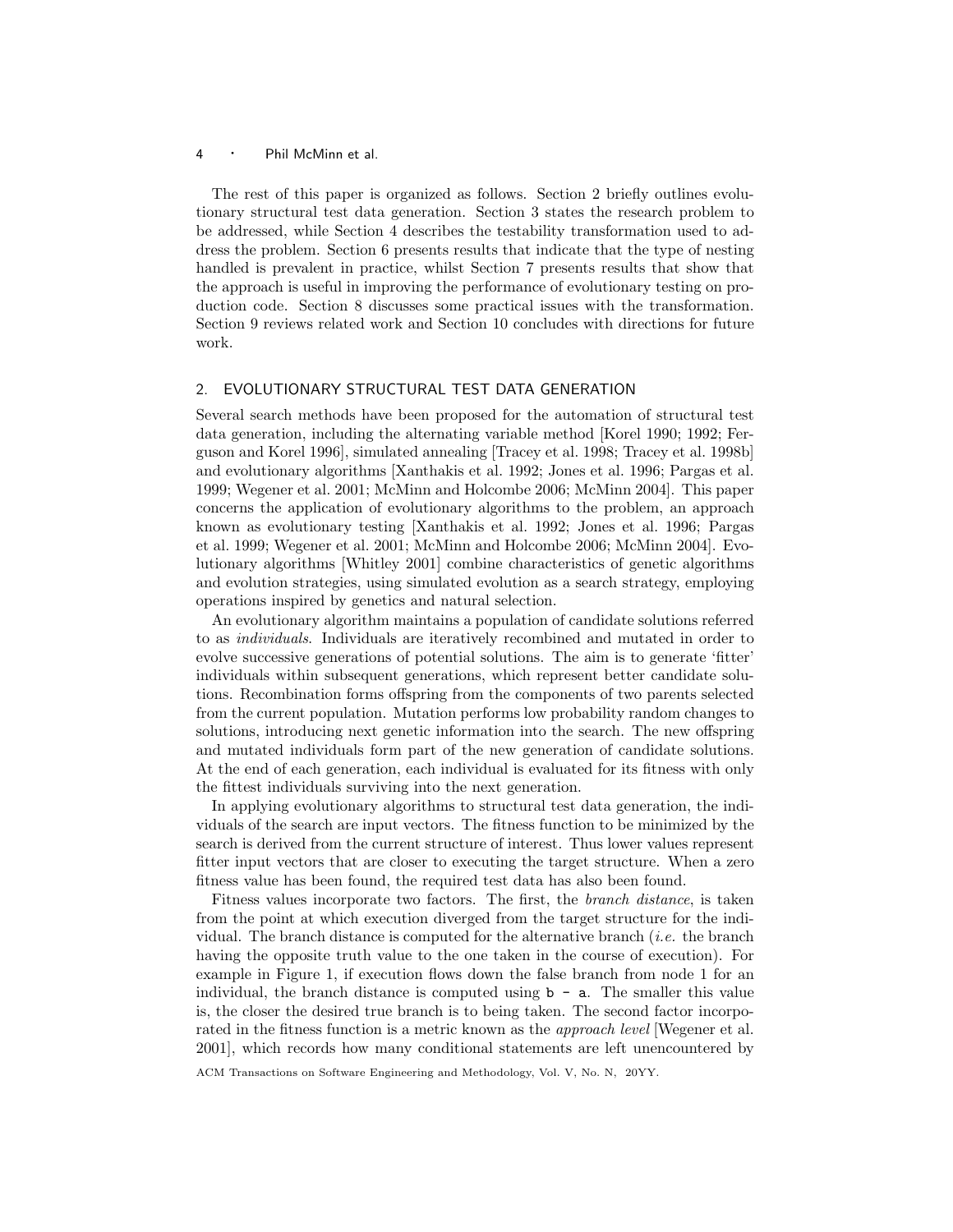the individual en route to the target. If the execution path resulting from an input vector corresponding to some individual reaches node 1 but diverges away down the false branch, the approach level is 2, since there are two further branching nodes to be encountered (nodes 2 and 3). If the input vector evaluates node 1 in the desired way, its fitness value is formed from the true branch distance at node 2, and the approach level value is 1. At node 3, the approach level is zero and the branch distance is derived from the true branch predicate.

Formally, the fitness function for an input vector is computed as follows:

$$
fitness = approach\_level + normalize(dist)
$$
\n<sup>(1)</sup>

where the branch distance *dist* is normalized into the range 0-1 using the following function [Baresel 2000]:

$$
normalize(dist) = 1 - 1.001^{-dist}
$$
\n<sup>(2)</sup>

This formula ensures the value added to the approach level is close to 1 when the branch distance is very large, and zero when the branch distance is zero.

The approach level can therefore be thought of as adding a value for each branch distance that remains unevaluated. Since these values are not known, as the path of execution through the program has meant they have not been calculated, the maximum value is added  $(i.e., 1)$ . This 'approximation' to real branch distances is why the approach level is sometimes referred to as the 'approximation level' in the literature [Baresel et al. 2002; Wegener et al. 2001]. As will be seen in the next section, the addition of this rough value rather than actual branch distance can inhibit search progress.

#### THE NESTED PREDICATE PROBLEM

The dependence of structural targets on one or more nested decision statements can cause problems for evolutionary testing, and even failure in severe cases [McMinn et al. 2005]. The problem stems from the fact that information valuable for guiding the search is only revealed gradually as each individual branching conditional is encountered. The search is forced to concentrate on each branch predicate one at a time, one after the other. In doing this, the outcome at previous branching conditionals must be maintained, in order to preserve the execution path up to the current branching statement. If this is not achieved, the current branching statement will never be reached. In this way, the search is restricted in its choice of possible inputs, i.e. the search space is artificially narrowed.

For example, consider the code shown in Figure 2a, where the target of the search is node 4, the fact that c needs to be zero at node 3 is not known until  $a == b$ is true at node 1. However, in order to evaluate node 3 in the desired way, the constraint  $a == b$  needs to be maintained. If the values of a and b are not -1, the search has no chance of making node 3 true, unless it backtracks to reselect values of a and b again. However, if it were to do this, the fact that c needs to be zero at node 3 will be 'forgotten', as node 3 is no longer reached, and its true branch distance is not computed.

This phenomenon is captured in a plot of the fitness function landscape (Fig-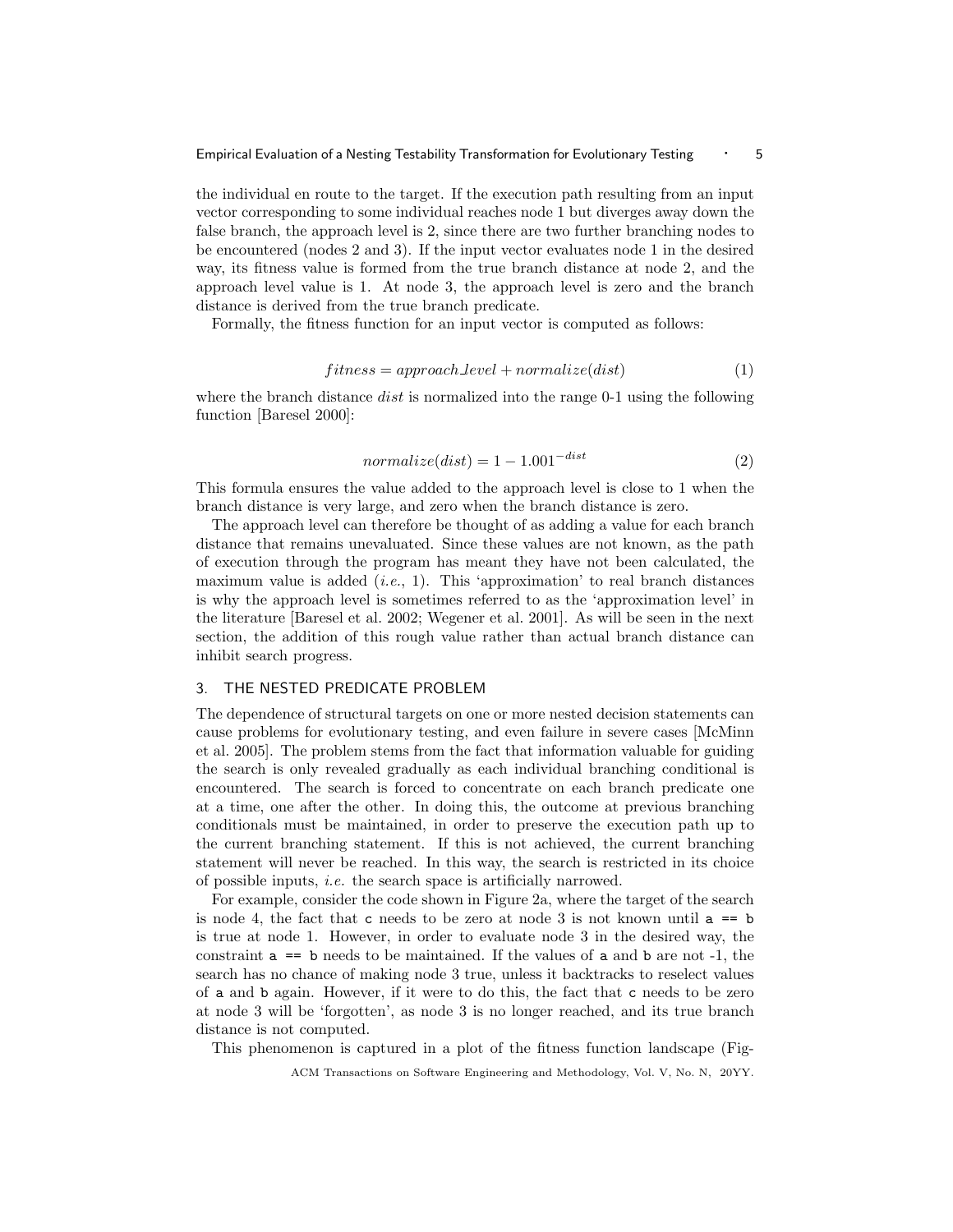ure  $2c$ ), which uses the output of Equation 1 for *fitness*. The shift from satisfying the initial true branch predicate of node 1 to the secondary satisfaction of the true branch predicate of node 2 is characterized by a sudden drop in the landscape down to spikes of local minima. Any move to input values where a is not equal to b jerks the search up out of the minima and back to the area where node 1 is evaluated as false again. The evolutionary algorithm has to change both values of a and b in order to traverse the local minima down to the global minimum of  $(a=-1, b=-1)$ .

Example 2 (Figure 3a) further demonstrates the problems of nested targets, with the fitness function for the target (node 7) plotted in Figure 3c. The switch from minimizing the branch distance at node 2 to that of node 6 is again characterized by a sudden drop. Any move from a value of  $a = 0$  has a significant negative impact on the fitness value, as the focus of the search is pushed back to satisfying this initial predicate. In this area of the search space, the fitness function has no regard for the values of b, which is the only variable which can affect the outcome at node 6. To select inputs in order to take the true branch from node 6, the search is constrained in the a = 0 plane of the search space.

# 4. A TESTABILITY TRANSFORMATION FOR NESTED PREDICATES

A testability transformation [Harman et al. 2004] is a source-to-source program transformation that seeks to improve the performance of an existing test data generation technique where the transformed program is merely a 'means to an end' rather than an 'end' in itself. Thus, it is discarded once it has served its purpose as an intermediary for generating the required test data. The philosophy behind the testability transformation proposed in this paper is to remove the constraint that the branch distances of nested decision nodes must be minimized to zero one at a time, and one after the other.

The transformation process need not preserve the traditional meaning of a program. For example, in order to cover a chosen branch, it is only required that the transformation preserve the set of test-adequate inputs for that branch. That is, the transformed program must be guaranteed to execute the desired branch under the same initial conditions. Testability transformations have also been applied to the problem of flags for evolutionary test data generation [Baresel et al. 2004; Harman et al. 2002] and the transformation of unstructured programs for branch coverage [Hierons et al. 2005].

The transformation, takes the original program and removes decision statements on which the target is control dependent. In this way, when the program is executed, it is free to proceed into the originally nested areas of the program, regardless of whether the original branching predicate would have allowed that to happen. To capture the removed decisions, assignments are made to a newly introduced variable dist. These assignments compute the branch distance based on each of the original predicates. When the target is reached, the value of dist reflects the summation of each of the individual branch distances and is used as the basis of fitness value computation.

The remainder of this section details the two steps of the testability transformation.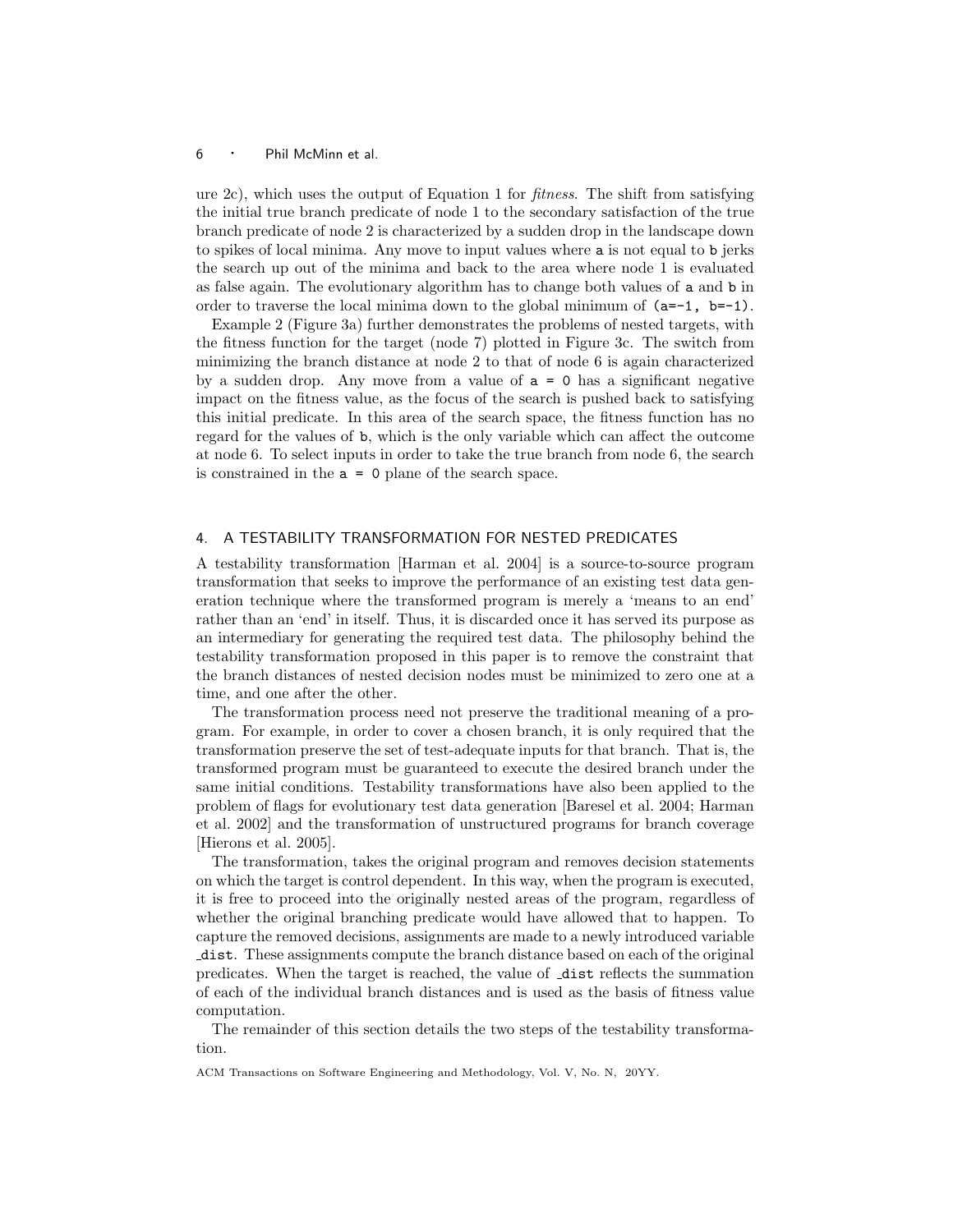

Fig. 2. Example 1, showing (a) the original and (b) the transformed versions of the code. The transformation removes the sharp drop into points of local minima prevalent in the fitness landscape of the original program seen in part (c), with the more directional landscape of the transformed program, seen in part (d)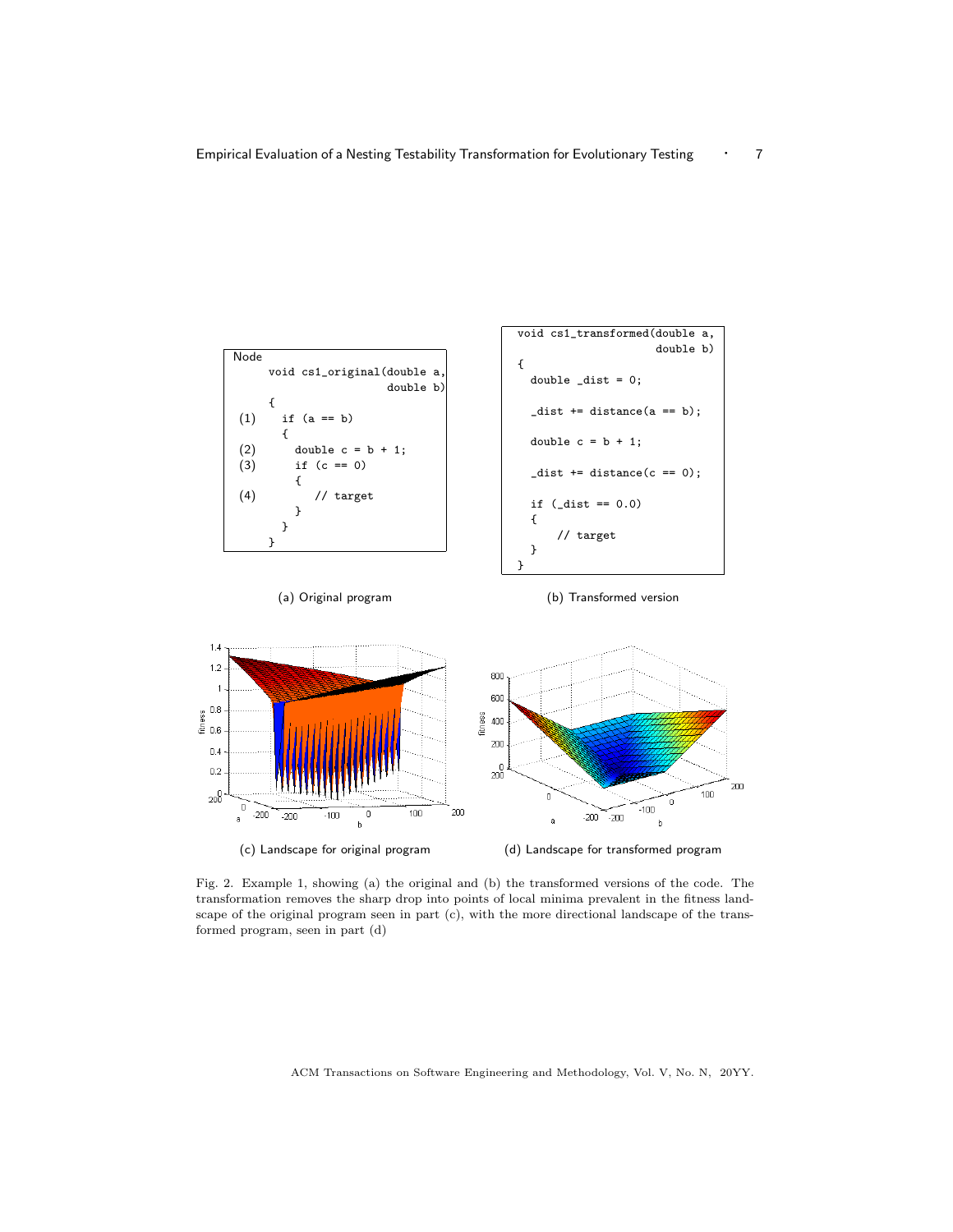

(c) Landscape for original program (d) Landscape for transformed program

 $\overline{0}$ 

a

 $-200$  $-200$  200

100

 $\Omega$ 

 $-100$ 

 $^{\rm b}$ 

Fig. 3. Example 2, showing (a) the original and (b) the transformed versions of the code. The transformation removes the sharp drops in the fitness landscape of the original program as a result of nesting, as seen in part (c), with the more directional landscape of the transformed program,

200 100

 $\,0\,$ 

 $-100$ 

 $\mathsf b$ 

ACM Transactions on Software Engineering and Methodology, Vol. V, No. N, 20YY.

seen in part (d)

 $\begin{smallmatrix}&&0\\&200\end{smallmatrix}$ 

 $\mathbb O$ 

a

 $-200$  $\degree$ -200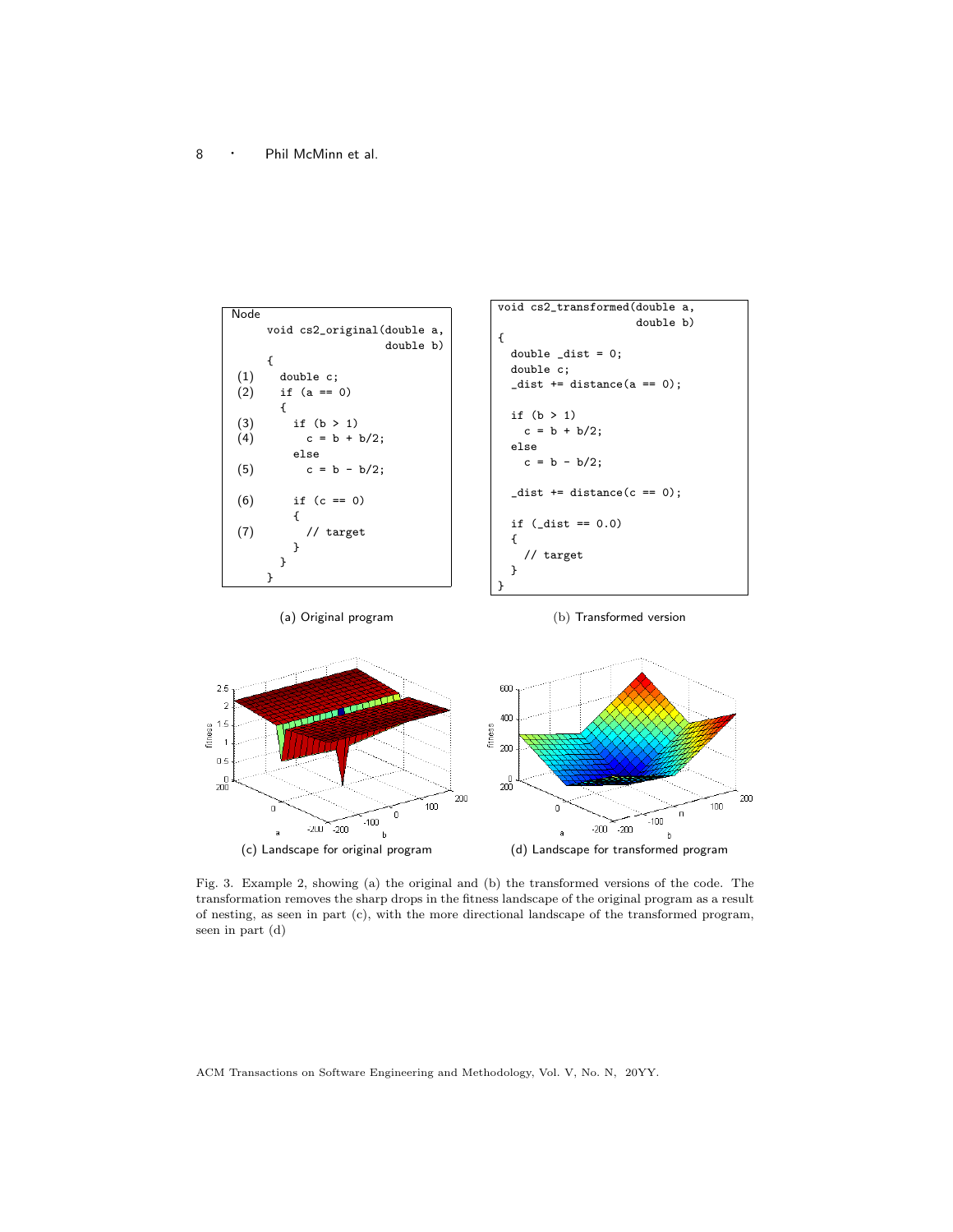#### The Testability Transformation Algorithm

## Step 1 - Check that the transformation can be applied to the target

The first step of the algorithm is to check that two applicability conditions are satisfied. In both, let C denote the set of predicate nodes on which the target is control dependent, either transitively or directly.

#### (1) Structured code involving the target.

The target and each node in  $C$  cannot have more than one direct control dependency. All structured code follows this pattern (a node may have several transitive control dependencies, but only one of these will be a direct dependency). Multiple direct dependencies can be the result of goto statements. Thus, the transformation is not applicable to the target in the following piece of code, since it is directly control dependent on both p and q:

```
if (p) {
   goto x;
}
if (q) {
    x:
    // target
}
```
However, the presence of unstructured code outside of the predicates in  $C$  is acceptable. For example, the following is permissible as  $C$  does not contain  $p$ or q.

if (p) { goto x; } if (q) { x: // ... } if (r) { // target }

(2) Loops.

Neither the target nor any of the nodes in C can be a loop predicate. For example, the transformation is not applicable to the target in the following piece of code, since it is nested in a loop:

```
\overline{\text{if}} (p) {
   while (q) {
    if (r) {
              // target
          }
    }
}
```
However, the following is permissible. The loop does not actually control any of the nodes on which the target is control dependent: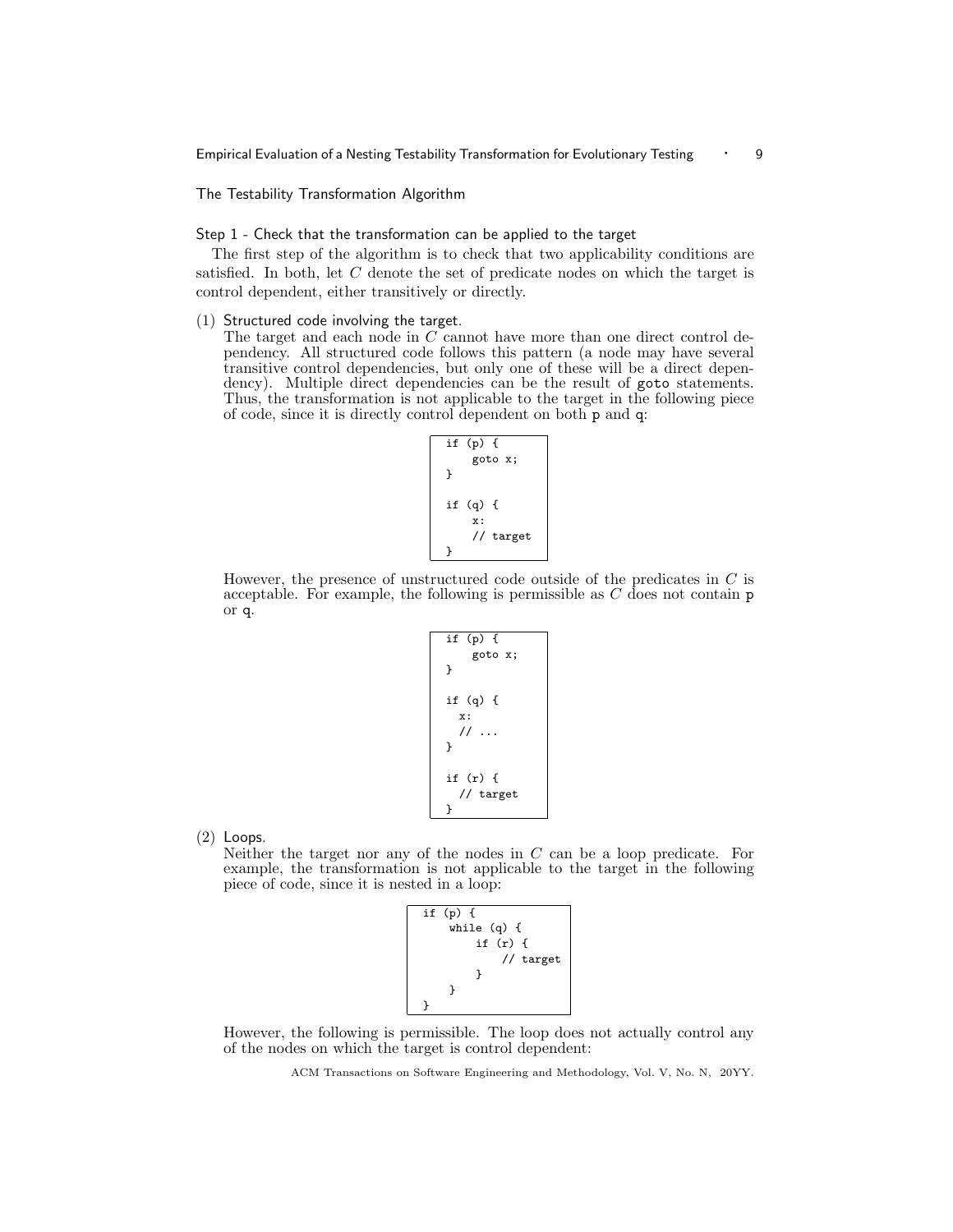```
if (p) {
    while (q) {
         // ...
    }
    if (r) {
         // target
    }
}
```
Step 2 - Perform the transformation on targets satisfying step 1

(1) Code removal

The nodes in  $C$  are connected to the target by a sequence of control dependence edges. Each such edge is labelled either true or false depending on the branch of the associated if statement in which it is found. Statements control dependent on these predicates, but via the opposite edge label, are removed from the program. For example, in the following, the statement s2 is removed:

```
s1;
if (a == b) {
   s2;
} else {
    s3;
    if (c == d) {
        // target
    }
}
```
(2) Insert uniquely named temporary variable for accumulating branch distances A new variable, named \_dist, is introduced. This variable should be of the highest floating point precision and initialised as zero at the start of the program. For example:

```
double dist = 0;s1;
if (a == b) {
} else {
    s3;
    if (c == d) {
        // target
    }
}
```
(3) Replace conditionals with branch distance calculations

Each conditional in C is replaced with the relevant distance calculation that would have been inserted automatically by the evolutionary testing instrumentation for the target for that predicate. The result of the calculation should be added to \_dist. For example, the above program would be modified as follows: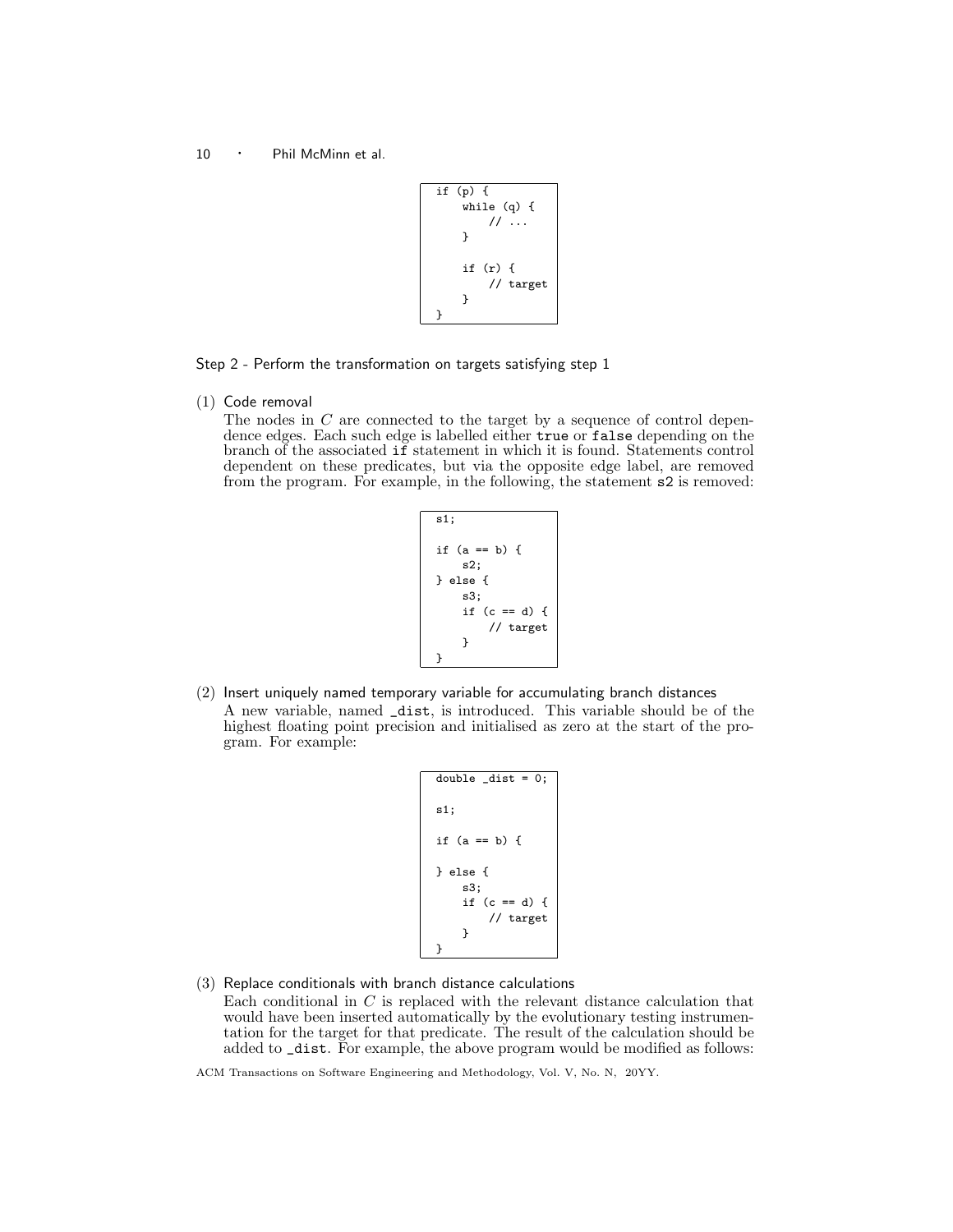```
double dist = 0;s1;
_list += distance(a != b);
s3;
_1dist += distance(c == d);
// target
```
The relevant distance calculations are denoted by distance(...) and are not actual C function calls.

- (4) Surround target with a new if statement
	- The target is placed within an if statement whose predicate checks if \_dist is equal to zero. For example:

```
double dist = 0;
s1;
\_dist += distance(a != b);s3;
_1dist += distance(c == d);
if (dist == 0) {
   // target
}
```
For sake of presentation, the transformation assumes all the identifiers in the program are unique (i.e., no two variables at different scopes in the program share the same name), and there is no variable already in the program with the identifier \_dist. In practice this can easily be ensured through a pre-processing step that simply renames clashing identifiers.

The transformed program is used instead of the original for test data generation. The test data generation process itself is left unchanged; instrumentation is performed as before, and the fitness function calculation is performed in exactly the same way. The difference using the transformed version is that the approach level will always be zero, as there is no nesting. Thus, the branch distance for the target records the difference between the variable \_dist and zero. The variable \_dist itself, of course, represents the accumulation of branch distances taken for each predicate that was nested in the original program.

The effect of the transformation on the example of Figure 2 can be seen in the fitness landscape (Figure 2c). The sharp drop into local minima of the original landscape (Figure 2c) is replaced with smooth planes sloping down to the global minimum (Figure 2d).

The example of Figure 3 is of a slightly more complicated nature, with if-else code appearing before the nested target. The transformed version of the program can be seen in Figure 3b. Again, the benefits of the transformation can be instantly seen in a plot of the fitness landscape (Figure 3c). The sharp drop in the original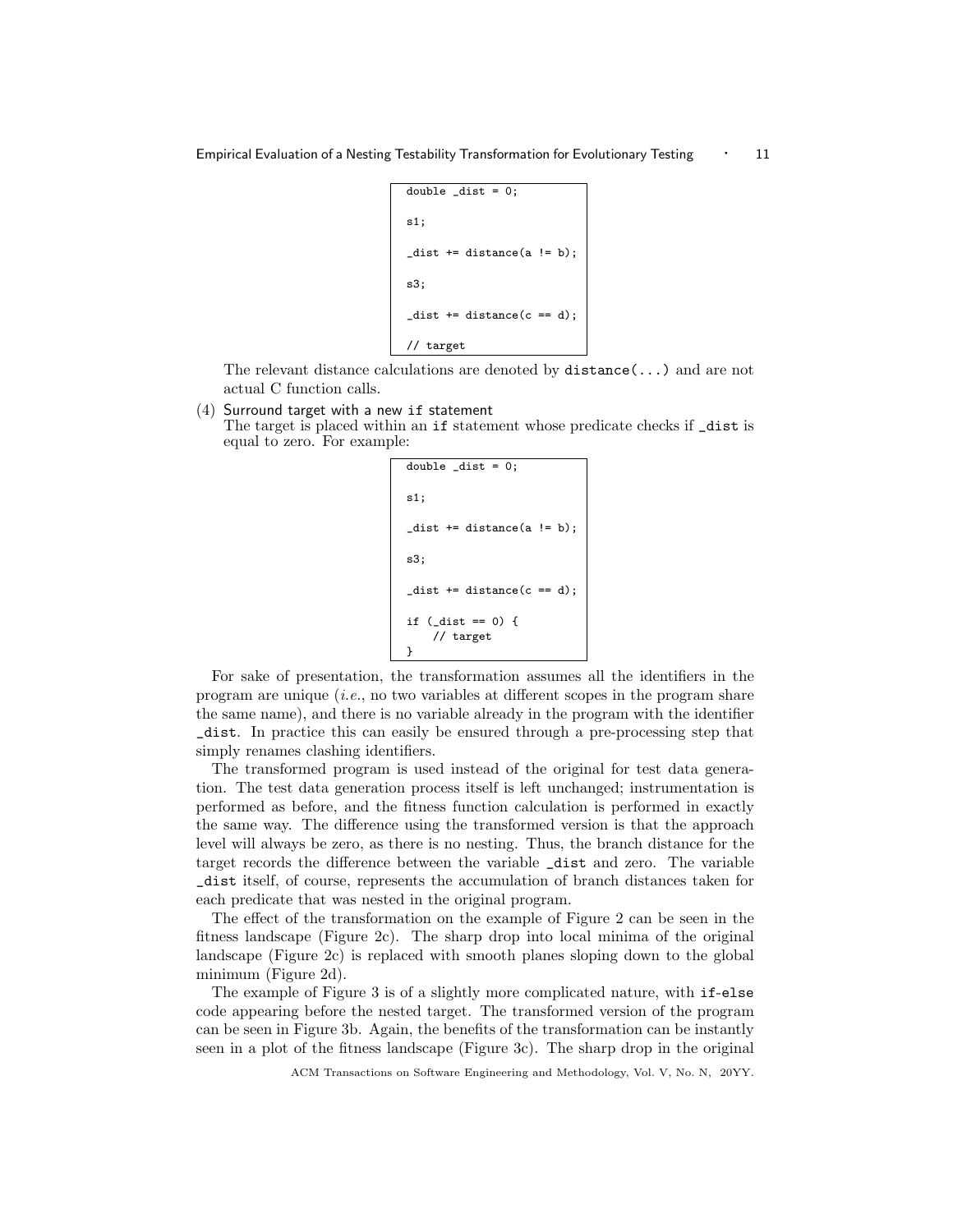landscape corresponding to branching node 1 being evaluated as true and branching node 2 being encountered, is replaced by a smooth landscape sloping down from all areas of the search space down into the global minimum (Figure 3d).

#### 5. RESEARCH QUESTIONS

This section sets out the research questions to be answered through empirical study.

The first research question attempts to justify the approach taken by this paper by establishing the applicability of the transformation in practice. Clearly, if nesting is not prevalent in real-world code, or the rules for applying the transformation as set out in Section 4 are too constrictive, the transformation will not be of much use:

RQ 1: Does the form of nesting handled by the transformation presented occur in practice?

The second research question aims to investigate performance of test data generation using the transformation:

RQ 2: Does the transformation improve test data generation for nested structures in practice?

The third research question investigates two classes of nesting that a structural target can be involved in. The categorisation depends on the nature of the predicates appearing in the if statements that the structure is nested in. Two predicates  $P_i$ and  $P_i$  are defined to be *dependent* when the set of input variables that *influence* their outcome intersect; otherwise, they are independent. An influence includes the direct use of an input variable, or, an indirect use via intermediate variables that are assigned a value using an input variable. In the following example, P and Q are dependent (both predicates use the input variable  $\mathbf{b}$ ), but P and R are independent.

```
void dependency_example(int a, int b, int c)
      {
(P) if (a == b) {
(Q) if (b == c) {
                // target 1
             }
(R) if (c == 0) {
                // target 2
            }
         }
      }
```
The issue of predicate dependency will affect the search: for target 2, 'moves' made involving the variables  $a$  and  $b$  for P will not affect the outcome at R, which is concerned with c only. However for target 1, changing the value of b for Q could have an adverse effect on P.

It is expected that the removal of nesting through program transformation will have a positive impact on independent predicates, for example target 1, and the predicates involved en route to the target in the example of Figure 3. This is because the search will be free to find their solution 'concurrently' without complicated interactions resulting from changing a variable affecting multiple predicates.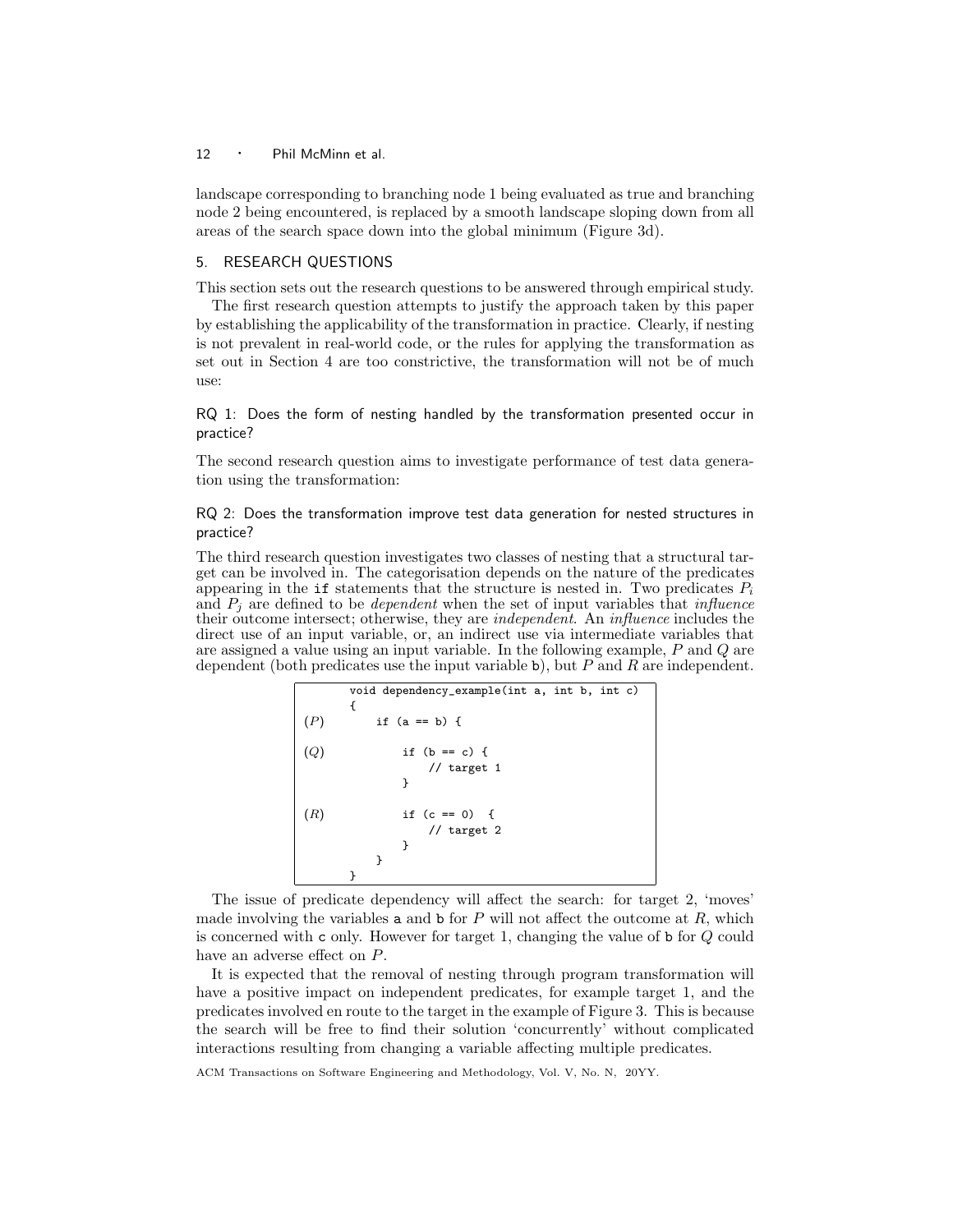For dependent predicates, the situation is not so clear. The example of Figure 2 depicts a target with dependent nested predicates where the landscapes indicate that the search should benefit from the removal of nesting. However, in general, the effect on the search landscape cannot be predicted. It is possible that the concurrent consideration of dependent predicates could inadvertently introduce further local optima into the search space. Thus, the third research question is as follows:

RQ 3: Does the transformation improve test data generation for nested structures with both 'independent' and 'dependent' predicate types?

The following two sections describe the two empirical investigations that are used to address the three research questions. The first empirical study impacts RQ 1 and RQ 3, while the second impacts RQ 2 and RQ 3.

# 6. EMPIRICAL STUDY 1: PREVALENCE OF NESTING HANDLED BY THE TRANS-FORMATION

The first empirical study is an examination of nested branches in 43 real-world programs, containing a total of just under 800,000 lines of code. The results of the study are summarized in Table I. For each program, the tables includes the size of the program in lines of code and the number of transformable branches (it also includes the percentage of these that are dependent and independent, used to address RQ 3). The table directly answers the first research question:

RQ 1: Does the form of nesting handled by the transformation presented occur in practice?

From the last line of the table, just under 24,000 transformable branches were identified. This is about 3 per 100 lines of code; thus the answer to RQ 1 is clearly 'yes'.

## 7. EMPIRICAL STUDY 2: TEST DATA GENERATION

The second study provides data related to RQ 2 and RQ 3. It was designed to compare the performance of an evolutionary search algorithm using both transformed and original versions of programs with nested branches. The study selected 33 functions taken from seven production programs (five open-source and two industrial). Table II shows the selected functions as well as details on the predicates uncovered and the domain size used in the search. In all, the code studied contains 670 branches, of which 560 are nested and 394 are transformable. Details of the subjects can be seen in Table II.

Five open-source case studies were selected from the subjects listed in Table I. The program eurocheck-0.1.0 contains a single function used to validate serial numbers on European bank notes. The program gimp-2.2.4 is the well-known GNU image manipulation program. Several library functions were investigated that contained branches to which the nesting transformation could be applied, including routines for conversion of different colour representations (for example RGB to HSV) and the manipulation of drawable objects. The program space is program from the European Space Agency, and is available from the Software-artifact Infrastructure Repository [Do et al. 2005]. Nine functions were investigated, with three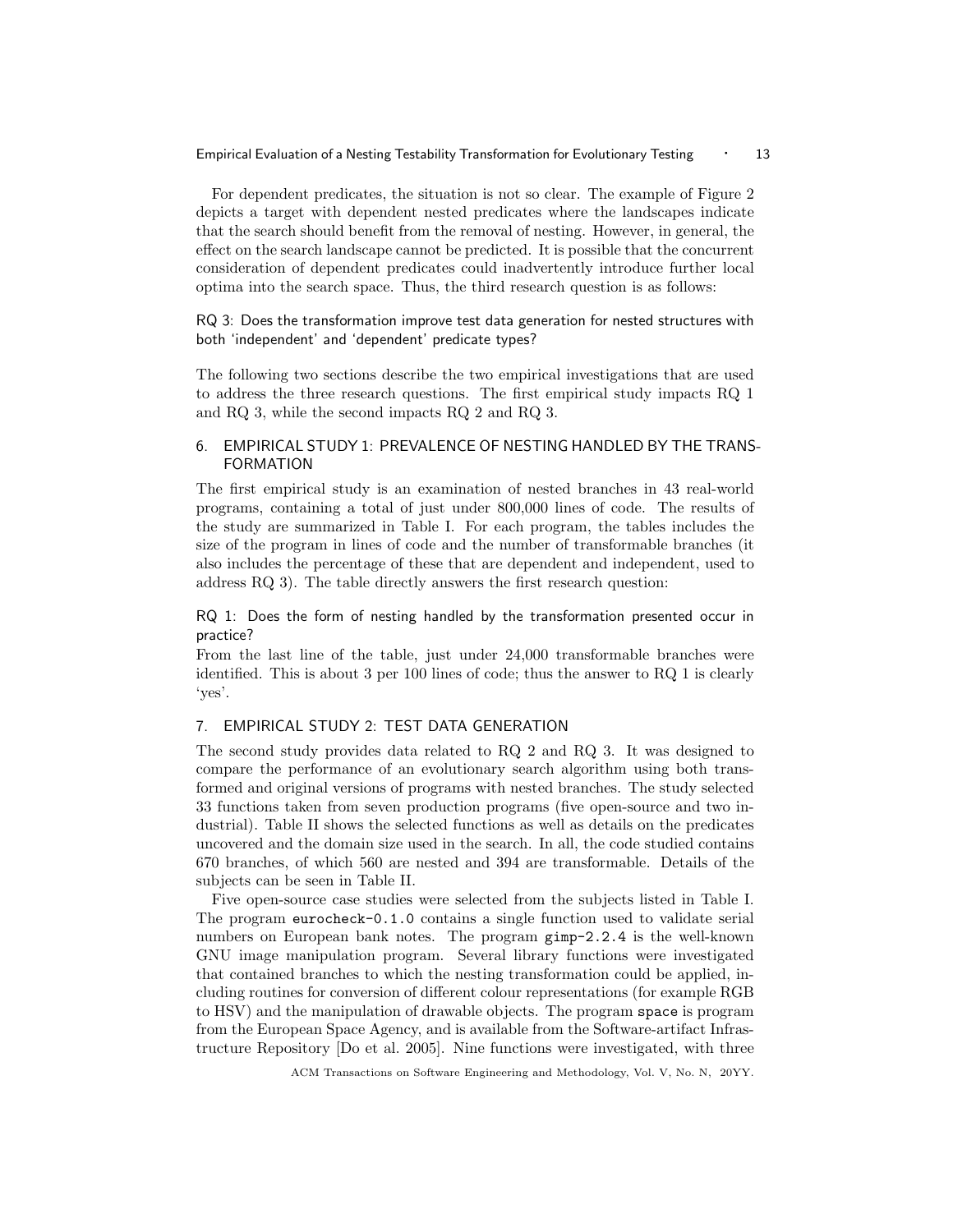| Program          | Lines   | $1.0001110$ $1.11$<br>Transformable | practice<br>Dependent (%) | Independent $(\%)$ |  |
|------------------|---------|-------------------------------------|---------------------------|--------------------|--|
|                  | of Code | Nested Branches                     |                           |                    |  |
|                  |         |                                     |                           |                    |  |
| a <sub>2ps</sub> | 53,900  | 822                                 | 80%                       | 20%                |  |
| $\text{act-}6.3$ | 9,536   | 160                                 | 56%                       | 44%                |  |
| barcode          | 5,562   | 160                                 | 78%                       | 23%                |  |
| bc               | 14,609  | 142                                 | 85%                       | 15%                |  |
| byacc            | 6,337   | 160                                 | 74%                       | 26%                |  |
| $\c{a}{d}p$      | 11,068  | 290                                 | 68%                       | 32%                |  |
| compress         | 1,234   | 40                                  | 50%                       | 50%                |  |
| copia            | 1,170   | $\overline{2}$                      | $0\%$                     | 100%               |  |
| csurf-packages   | 36,593  | 1,326                               | 84%                       | 16%                |  |
| ctags            | 16,946  | 474                                 | 86%                       | 14%                |  |
| diffutils        | 18,374  | 316                                 | 71%                       | 29%                |  |
| $_{\rm ed}$      | 12,493  | 184                                 | 75%                       | 25%                |  |
| empire           | 53,895  | 2,550                               | 88%                       | 12%                |  |
| EPWIC-1          | 8,631   | 206                                 | 67%                       | 33%                |  |
| espresso         | 22,050  | 394                                 | 75%                       | 25%                |  |
| eurocheck-0.1.0  | 101     | 6                                   | 33%                       | 67%                |  |
| findutils        | 16,891  | 280                                 | 81%                       | 19%                |  |
| $flex2-4-7$      | 15,143  | 338                                 | 43%                       | 57%                |  |
| $flex2-5-4$      | 20,252  | 452                                 | 43%                       | 57%                |  |
| ftpd             | 15,914  | 1,050                               | 72%                       | 28%                |  |
| gcc.cpp          | 4,079   | 128                                 | 73%                       | 27%                |  |
| $gnuby-0.0$      | 7,229   | 344                                 | 73%                       | 27%                |  |
| gnuchess         | 16,659  | 784                                 | 79%                       | 21%                |  |
| gnugo            | 15,217  | 2,086                               | 87%                       | 13%                |  |
| go               | 28,547  | 1,870                               | 88%                       | 12%                |  |
| ijpeg            | 24,822  | 366                                 | 90%                       | 10%                |  |
| $indent -1.10.0$ | 6,100   | 250                                 | 78%                       | 22%                |  |
| li               | 6,916   | 182                                 | 93%                       | 7%                 |  |
| libgimpcolor     | 3,230   | 74                                  | 51%                       | 49%                |  |
| ntpd             | 45,647  | 1,176                               | 78%                       | 22%                |  |
| oracolo2         | 14,326  | 498                                 | 96%                       | 4%                 |  |
| prepro           | 14,328  | 490                                 | 96%                       | 4%                 |  |
|                  |         | 14                                  | 57%                       | 43%                |  |
| replace          | 563     | 500                                 | 96%                       | 4%                 |  |
| space            | 9,126   |                                     |                           |                    |  |
| spice            | 149,050 | 3,360                               | 85%                       | 15%                |  |
| termutils        | 6,697   | 78                                  | 62%                       | 38%                |  |
| tiff-3.8.2       | 59,649  | 870                                 | 77%                       | 23%                |  |
| tile-forth-2.1   | 3,717   | 52                                  | 73%                       | 27%                |  |
| $time-1.7$       | 6,033   | 28                                  | 43%                       | 57%                |  |
| $userv-0.95.0$   | 7,150   | 326                                 | 72%                       | 28%                |  |
| wdiff.0.5        | 5,958   | 56                                  | 57%                       | 43%                |  |
| which            | 4,880   | 52                                  | 81%                       | 19%                |  |
| wpst             | 17,321  | 622                                 | 79%                       | 21%                |  |
| Total            | 797,943 | 23,558                              | 81%                       | 19%                |  |

Table I. Nesting in practice

containing branches to which the transformation could be applied. The program spice is an open source general purpose analogue circuit simulator. Finally, two functions were investigated, which were clipping routines for the graphical frontend. tiff-3.8.2 is a library for manipulating images in the Tag Image File Format (TIFF). The functions investigated comprise routines for placing images on pages, and the building of 'overview' compressed sample images.

In addition, two industrial case studies, the programs  $dc_f2$  (an internal name) and dc defroster, were provided by DaimlerChrysler. An S–Class Mercedes car has over 80 such embedded controllers, which, taken together represent approximately half a gigabyte of object code. The two systems used in this study are production code for engine and rear window defroster control systems. The code is machine generated from a design model of the desired behaviour. As such, it is not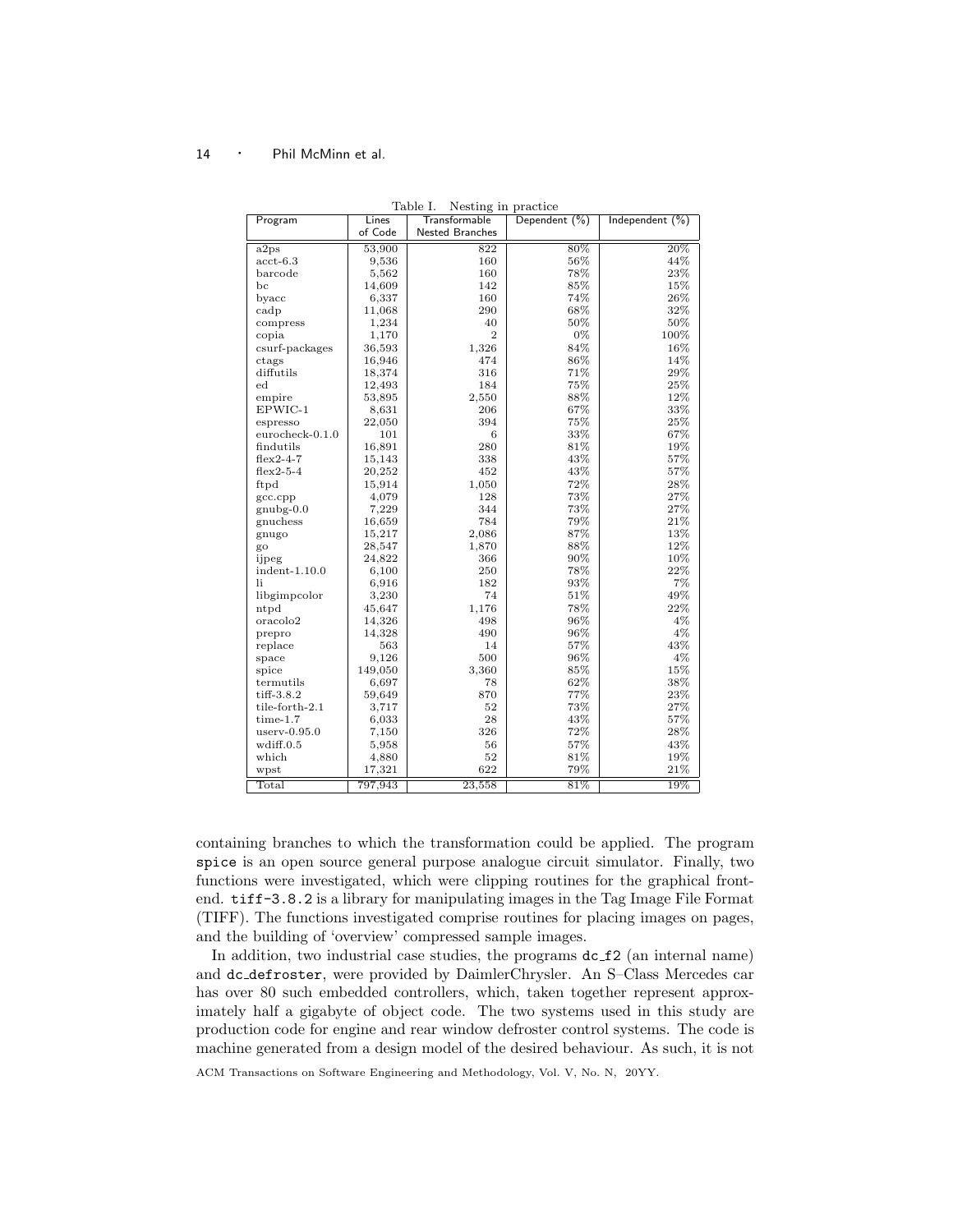| Test Object / Function            |                | <b>Branches</b> | Domain Size $(10x)$ |                |                    |
|-----------------------------------|----------------|-----------------|---------------------|----------------|--------------------|
|                                   | Total          | <b>Nested</b>   | Transformable       | Setup 1        | Setup <sub>2</sub> |
| dc_defroster                      |                |                 |                     |                |                    |
| Defroster_main                    | 56             | 52              | 52                  | 24             | 96                 |
| $dc_f2$                           |                |                 |                     |                |                    |
| F2                                | 24             | 8               | 8                   | 54             | 81                 |
| eurocheck-0.1.0                   |                |                 |                     |                |                    |
| main                              | 22             | 20              | 6                   | 31             | 50                 |
| $gimp-2.2.4$                      |                |                 |                     |                |                    |
| gimp_hsv_to_rgb                   | 16             | 14              | 14                  | 21             | 37                 |
| gimp_hsv_to_rgb4                  | 16             | 14              | 14                  | 16             | 27                 |
| gimp_hsv_to_rgb_int               | 16             | 14              | 14                  | $\overline{7}$ | 12                 |
| gimp_hwb_to_rgb                   | 18             | 16              | 16                  | 17             | 27                 |
| gimp_rgb_to_hsl                   | 14             | 12              | 12                  | 20             | 37                 |
| gimp_rgb_to_hsl_int               | 14             | 10              | 10                  | 7              | 12                 |
| gimp_rgb_to_hsv                   | 10             | 8               | 8                   | 20             | 37                 |
| gimp_rgb_to_hsv4                  | 18             | 12              | 12                  | $\overline{7}$ | 12                 |
| gimp_rgb_to_hsv_int               | 14             | 8               | 8                   | $\overline{7}$ | 12                 |
| gradient_calc_bilinear_factor     | 6              | $\overline{4}$  | 4                   | 34             | 51                 |
| gradient_calc_conical_asym_factor | 6              | $\overline{4}$  | $\overline{4}$      | 31             | 49                 |
| gradient_calc_conical_sym_factor  | 8              | 6               | 6                   | 31             | 49                 |
| gradient_calc_linear_factor       | 8              | 6               | 6                   | 31             | 49                 |
| gradient_calc_radial_factor       | 6              | $\overline{4}$  | $\overline{4}$      | 21             | 33                 |
| gradient_calc_spiral_factor       | 8              | 6               | 6                   | 37             | 58                 |
| gradient_calc_square_factor       | 6              | $\overline{4}$  | $\overline{4}$      | 21             | 33                 |
| space                             |                |                 |                     |                |                    |
| space_addscan                     | 32             | 30              | $\overline{0}$      | 519            | 712                |
| space_fixgramp                    | 8              | 6               | 6                   | 23             | 32                 |
| space_fixport                     | 6              | 6               | $\overline{0}$      | 125            | 182                |
| space_fixselem                    | 16             | 14              | $\overline{0}$      | 125            | 182                |
| space_fixsgrel                    | 72             | 70              | 56                  | 524            | 712                |
| space_fixsgrid                    | 44             | 42              | 26                  | 101            | 120                |
| space_gnodfind                    | $\overline{4}$ | $\overline{2}$  | $\overline{0}$      | 70             | 89                 |
| space_seqrotrg                    | 32             | 30              | $\overline{0}$      | 206            | 264                |
| space_sgrpha2n                    | 16             | 14              | $\Omega$            | 451            | 614                |
| spice-3f4                         |                |                 |                     |                |                    |
| clip_to_circle                    | 42             | 26              | 26                  | 23             | 30                 |
| cliparc                           | 64             | 62              | 54                  | 44             | 59                 |
| $\overline{\text{tff-3.8.2}}$     |                |                 |                     |                |                    |
| PlaceImage                        | 16             | 6               | 6                   | 38             | 59                 |
| TIFF <sub>-GetSourceSamples</sub> | 18             | 18              | $\overline{0}$      | 15             | 15                 |
| TIFF_SetSample                    | 14             | 12              | 12                  | 10             | 13                 |
| Total                             | 670            | 560             | 394                 |                |                    |

| Production code test objects used in the study |
|------------------------------------------------|
|------------------------------------------------|

optimized for human-readability, making manual test data generation non–trivial. The test objects are therefore ideal candidates for search–based testing strategies.

Two further synthetic test objects were designed to specifically investigate the relationship of dependency between the variables of different nested predicates. Figure 4a shows a snippet of code from the 'independent' test object, where for all branches, none of the predicates share any of the input variables. Figure 4b shows a snippet of code from the 'dependent' test object, where consecutive branches share an input variable from the predicate of the last. For both programs, test data generation was attempted with the original version and the transformed versions for each true branch.

### 7.1 Experimental Setup

The parameters of the evolutionary algorithm are based on those used in the DaimlerChrysler system for evolutionary testing, which has been widely studied in the literature [Baresel and Sthamer 2003; Baresel et al. 2002; Wegener et al. 2001].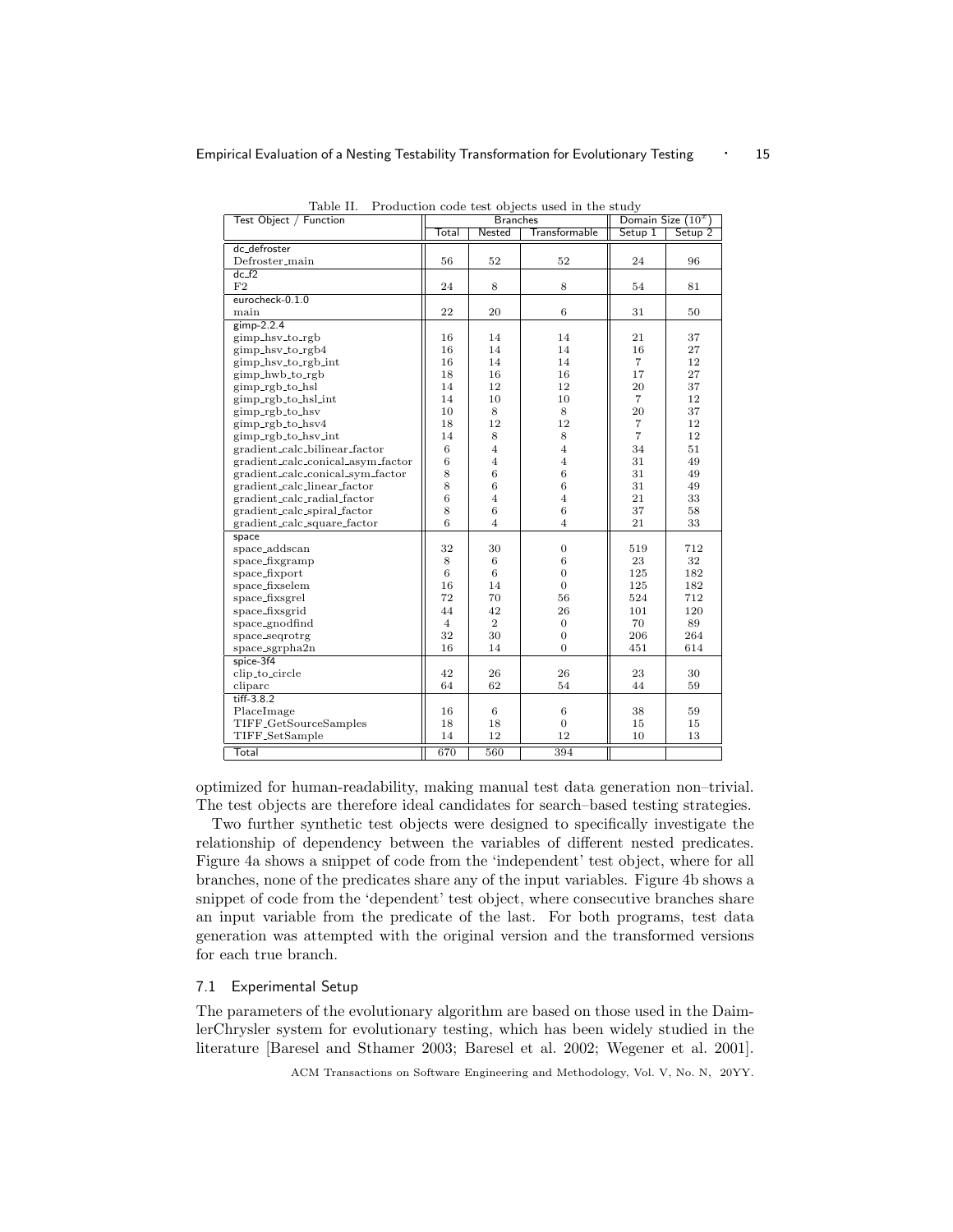

Fig. 4. Code snippets of the independent and dependent predicate synthetic test objects. For sake of presentation, only 2 nesting levels are depicted for each test object; in reality nesting is 6 levels deep

The population consists of 300 individuals, split into 6 subpopulations starting with 50 individuals each. Linear ranking is utilized, with a selection pressure of 1.7. Real-valued encodings are used. Individuals are recombined using discrete recombination, and mutated using the mutation operator of the breeder genetic algorithm [Mühlenbein and Schlierkamp-Voosen 1993]. Competition and migration is employed across the subpopulations. Each generation employs a 10% generation gap (*i.e.*, the best  $10\%$  of each population are retained from one generation to the next), with the remaining 90% replaced by the best offspring.

The test data generation experiments were performed 60 times using transformed and original versions of the program for each branch. If test data were not found to cover a branch after 100,000 fitness evaluations, the search was terminated. For the evolutionary search, the maximum and minimum values of each ordinal input variable needs to be specified by the tester, and thus different domain sizes are possible. Two domain sizes were used for each function, ranging from approximately  $10^7$  to  $10^{712}$  across all functions, making for very large search problems. The success or failure of each search was recorded, along with the number of test data evaluations required to find the test data, if the search was successful. From this, the 'success rate' for each branch can be calculated – the percentage of the 60 runs for which test data to execute the branch was found. Success rate is a basis on which the effectiveness of the search can be compared for the branch under original and transformed conditions.

The average number of evaluations required to find test data for each branch was also calculated. The average number of evaluations indicates how much effort was required of the search in finding the test data, and is thus a means of comparing the effort of the search on original and transformed programs.

The sixty runs were performed using the same random seed for each technique, meaning that both searches begin with the same initial population. This allows the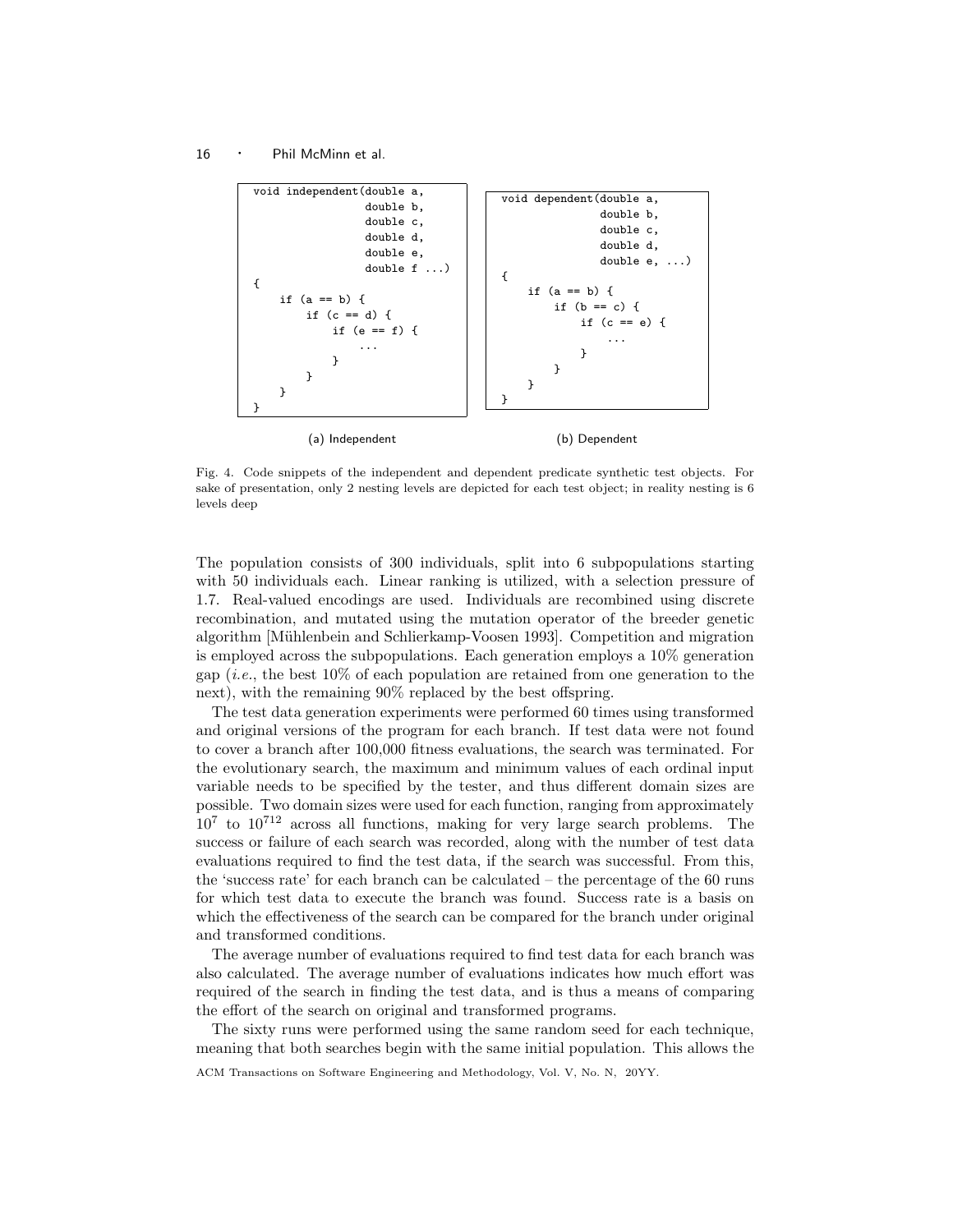use of paired t-tests in the statistical assessment. A confidence level of 99% was applied. Such tests are necessary to provide robust results in the presence of the inherently stochastic behaviour of the search algorithms.

The study provides answers to RQ 2 and RQ 3:

# RQ 2: Does the transformation improve test data generation for nested structures in practice?

Figure 6 gives an overall picture of search effectiveness with the transformation, by plotting the difference in success rate using the transformation for those branches where a change in success rate was experienced when the transformation was applied. Success rate is improved in 59 cases involving independent and dependent nested predicates. 34 of these cases experienced an increase in success rate by more than 10%, with the largest increase being 87% for a branch in the dc defroster program.

Besides effectiveness, search effort is lowered using the transformation in several cases. This can be seen in Table III, which records branches for which the average number of fitness evaluations over the 60 runs is significantly different (when applying paired t-tests) for experiments using the original version of the program for each branch and the transformed version. The average number of evaluations is lower for each of the 58 branches where the transformation is applied, and is cut by over a half for 17 of these.

In 17 cases, however, success rate is worse. Eleven cases suffer a decrease in success rate by more than 10%. Analysis of the code in question revealed the predicates in question were dependent on one another. Consideration of all predicates at once for these branches introduces local optima in to the fitness landscape - optima that do not appear when each predicate is tackled in turn in the original version of the program.

In conclusion then, the results demonstrate that the nesting transformation can indeed improve effectiveness and lower search effort in practice. However this is not always guaranteed. The next research question investigates the reasons behind this more deeply.

# RQ 3: Does the transformation improve test data generation for nested structures with both 'independent' and 'dependent' predicate types?

One aim of the first empirical study was to classify nested branches into either the 'dependent' or 'independent' categories. Just under one-fifth of predicates were found to be independent. In theory, removal of nesting in these cases will allow the search to satisfy each predicate concurrently, and thus allow for faster test data generation. The distribution of dependent and independent nested predicates across the 43 programs can be seen in Figure 5.

Results obtained with production code show that test data generation can be improved for both independent and dependent nested predicate types, but that this was not always assured for nested predicates of a dependent nature. The synthetic test objects, with either dependent or independent predicate types, were designed to shed more light on this issue.

Figure 7 shows that performance can always be improved for independent predicates, both in terms of effectiveness  $(i.e.,$  improved success rate) as seen in Figure 7a,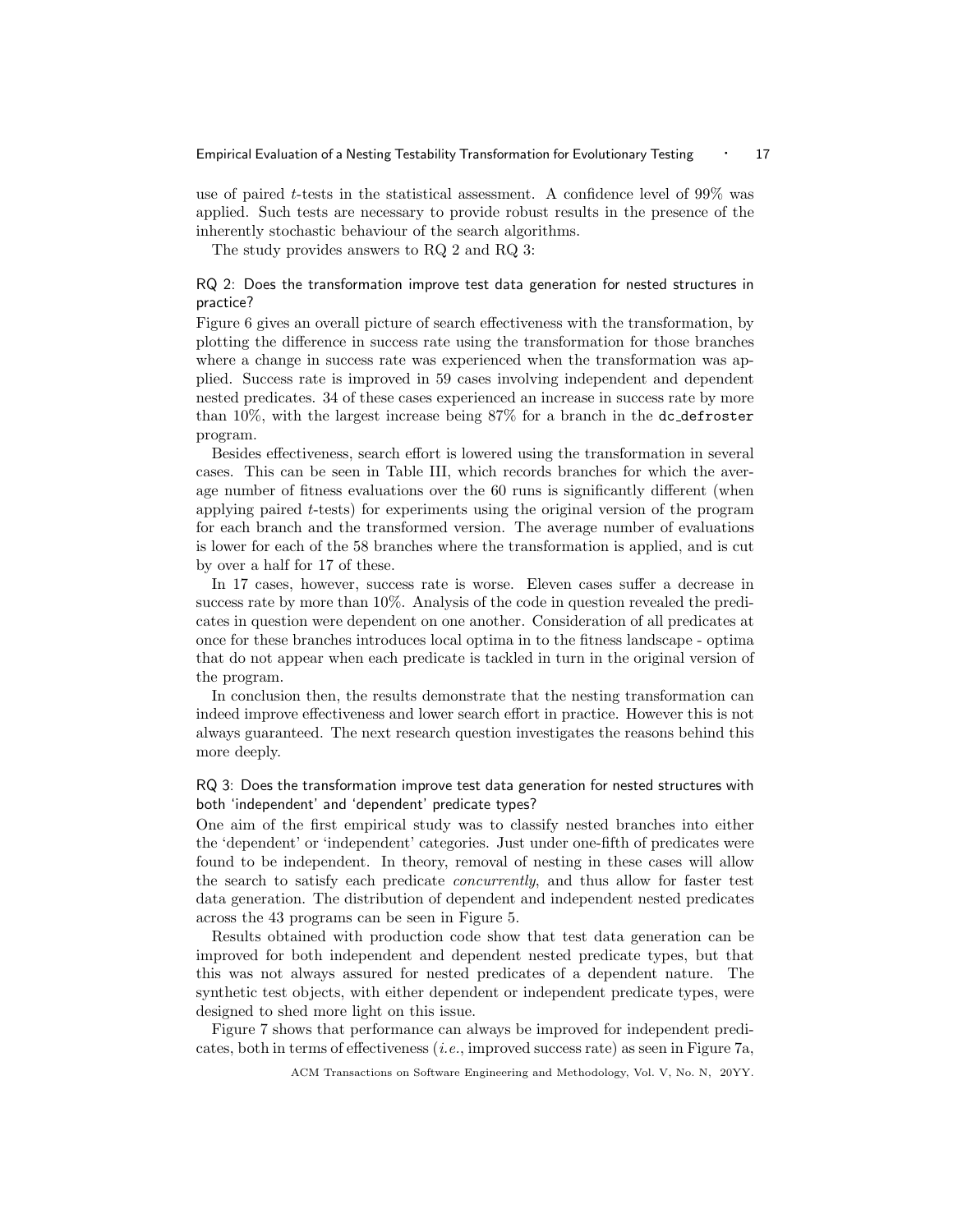| Test Object /        | Domain Size | Average Evaluations |          |              |  |  |
|----------------------|-------------|---------------------|----------|--------------|--|--|
| Branch               | $(10^{x})$  | Transformed         | Original | Significance |  |  |
| dc_defroster         |             |                     |          |              |  |  |
| Defroster_main 12F   | 96          | 19,263              | 29,048   | 0.000        |  |  |
| Defroster_main 14F   | 96          | 19,935              | 39,196   | 0.000        |  |  |
| Defroster_main 15T   | 96          | 14,800              | 21,284   | 0.000        |  |  |
| Defroster_main 16F   | 96          |                     |          | 0.000        |  |  |
|                      |             | 20,893              | 48,601   |              |  |  |
| Defroster_main 16T   | 96          | 14,800              | 21,284   | 0.000        |  |  |
| Defroster_main 18T   | 96          | 20,893              | 48,601   | 0.000        |  |  |
| Defroster_main 20F   | 96          | 21,488              | 49,553   | 0.000        |  |  |
| Defroster_main 20T   | 96          | 14,800              | 21,284   | 0.000        |  |  |
| Defroster_main 22T   | 96          | 21,488              | 49,553   | 0.000        |  |  |
| Defroster_main 30F   | 96          | 20,208              | 38,585   | 0.000        |  |  |
| Defroster_main 31T   | 96          | 17,870              | 31,464   | 0.000        |  |  |
| Defroster_main 36T   | 96          | 15,017              | 21,556   | 0.000        |  |  |
| Defroster_main 39F   | 96          | 25,795              | 66,544   | 0.000        |  |  |
| Defroster_main 39T   | 96          | 20,381              | 40,823   | 0.000        |  |  |
| Defroster_main 40F   | 96          | 21,340              | 48,841   | 0.000        |  |  |
| Defroster_main 40T   | 96          | 20,594              | 40,832   | 0.000        |  |  |
| Defroster_main 44F   | 96          | 24,648              | 63,066   | 0.000        |  |  |
| Defroster_main 44T   | 96          | 20,208              | 38,585   | 0.000        |  |  |
| Defroster_main 45F   | 96          | 20,231              | 38,606   | 0.000        |  |  |
| Defroster_main 45T   | 96          | 22,719              | 46,371   | 0.000        |  |  |
| Defroster_main 48T   | 96          | 24,648              | 63,066   | 0.000        |  |  |
| Defroster_main 49F   | 96          | 26,574              | 70,077   | 0.000        |  |  |
| Defroster_main 49T   | 96          | 24,752              | 63,091   | 0.000        |  |  |
| Defroster_main 55F   | 96          |                     |          |              |  |  |
|                      |             | 20,347              | 40,580   | 0.000        |  |  |
| Defroster_main 58T   | 96          | 14,097              | 21,521   | 0.000        |  |  |
| Defroster_main 60F   | 96          | 25,164              | 65,944   | 0.000        |  |  |
| Defroster_main 60T   | 96          | 20,347              | 40,580   | 0.000        |  |  |
| Defroster_main 61F   | 96          | 20,347              | 40,580   | 0.000        |  |  |
| Defroster_main 61T   | 96          | 23,446              | 55,784   | 0.000        |  |  |
| Defroster_main 63F   | 96          | 20,312              | 41,776   | 0.000        |  |  |
| Defroster_main 63T   | 96          | 22,411              | 46,072   | 0.000        |  |  |
| $dc_f2$              |             |                     |          |              |  |  |
| F2 20T               | 54          | 4,890               | 5,935    | 0.001        |  |  |
| F2 20T               | 81          | 7,017               | 11,523   | 0.000        |  |  |
| F2 23T               | 54          | 4,926               | 6,746    | 0.000        |  |  |
| F2 23T               | 81          | 7,877               | 11,533   | 0.000        |  |  |
| eurocheck-0.1.0      |             |                     |          |              |  |  |
| main 7T              | 31          | 4,524               | 10,837   | 0.003        |  |  |
| $gimp-2.2.4$         |             |                     |          |              |  |  |
| gimp_hsv_to_rgb 34T  | 37          | 5,780               | 6,176    | 0.002        |  |  |
| gimp_hsv_to_rgb4 19T | 27          | 5,190               | 5,492    | 0.003        |  |  |
| gimp_hsv_to_rgb4 29T | 27          | 5,011               | 5,529    | 0.001        |  |  |
|                      | 27          |                     |          |              |  |  |
| gimp_hsv_to_rgb4 34T |             | 5,105               | 5,555    | 0.004        |  |  |
| gimp_hsv_to_rgb4 39T | 27          | 5,132               | 5,821    | 0.000        |  |  |
| gimp_hwb_to_rgb 28T  | 27          | 799                 | 1,286    | 0.002        |  |  |
| space                |             |                     |          |              |  |  |
| space_fixgramp 9T    | 32          | 7,520               | 10,980   | 0.000        |  |  |
| space_fixsgrel 102T  | 524         | 12,363              | 18,609   | 0.006        |  |  |
| space_fixsgrel 12T   | 524         | 27,813              | 43,619   | 0.000        |  |  |
| space_fixsgrel 13F   | 524         | 29,056              | 43,309   | 0.000        |  |  |
| space_fixsgrel 26T   | 524         | 24,423              | 40,396   | 0.007        |  |  |
| space_fixsgrel 27T   | 524         | 27,389              | 42,567   | 0.001        |  |  |
| space_fixsgrel 44T   | 524         | 29,060              | 45,287   | 0.000        |  |  |
| space_fixsgrid 18F   | 101         | 8,408               | 12,959   | 0.000        |  |  |
| space_fixsgrid 18F   | 120         | 16,128              | 26,318   | 0.000        |  |  |
| space_fixsgrid 28F   | 120         | 15,811              | 24,909   | 0.000        |  |  |
| space_fixsgrid 40F   | 101         | 8,781               | 11,836   | 0.002        |  |  |
| space_fixsgrid 40F   | 120         | 17,748              | 24,920   | 0.000        |  |  |
| space_fixsgrid 50F   | 101         | 3,479               | 5,627    | 0.000        |  |  |
| space_fixsgrid 50F   | 120         | 15,033              | 24,886   | 0.000        |  |  |
| spice-3f4            |             |                     |          |              |  |  |
| cliparc 15F          | 59          | 17,417              | 21,062   | 0.002        |  |  |
| cliparc 86F          | 59          | 6,407               |          | 0.000        |  |  |
|                      |             |                     | 10,395   |              |  |  |

Table III. Search effort using the transformed and original versions of a program for branches where there is a significant difference in the average number of fitness evaluations

ACM Transactions on Software Engineering and Methodology, Vol. V, No. N, 20YY.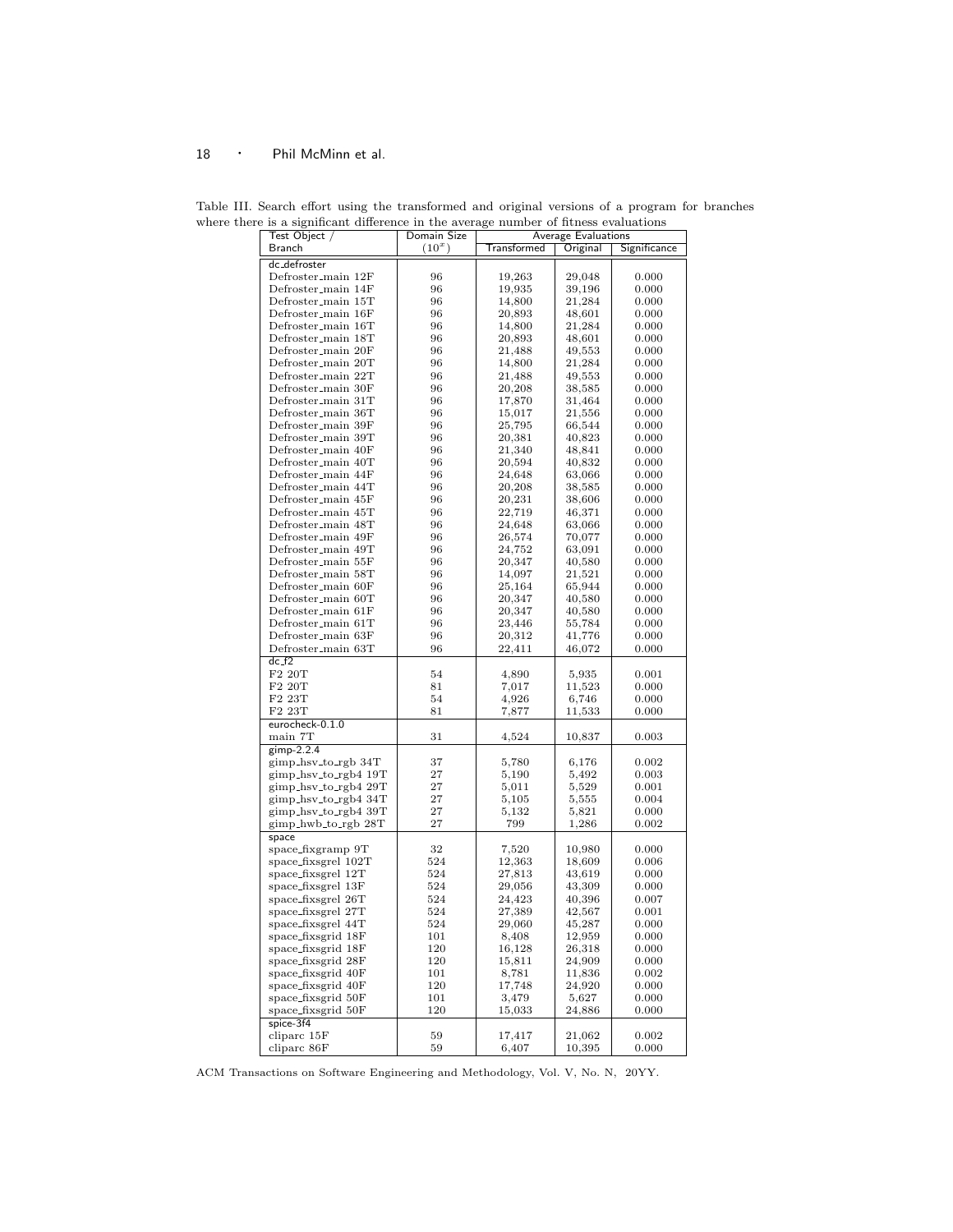

Fig. 5. Distribution of dependent and independent nested predicates for the programs of Table I

and decreased effort  $(i.e.,$  decreased average number of fitness evaluations) as seen in Figure 7b. The search is 100% successful for all branches with the transformed version of the code, whereas with the original program, the search becomes less effective in more deeply nested predicates and in larger domain sizes. The figure also depicts the relationship for dependent predicates. At shallower levels, performance is improved using the transformation, as the average number of fitness evaluations is lower (Figure 7d). At more deeply nested levels, however, the search with the transformation struggles. Considering all predicates at once, and their inter-dependencies  $(i.e.,$  having to keep several variables fixed to obey the equality operator in each predicate) makes the search less effective than if the predicates were considered one-at-a-time, as with the original version of the program (Figure 7c). At even deeper levels, however, the search fails using both transformed and original versions of the program.

In conclusion, the results with the synthetic test objects show that the transformation can always improve search performance on nested independent predicates, which from the first empirical study account for about one-fifth of all predicate chains. The relationship for dependent nested predicates is more complicated. At shallow levels, the transformation tends to increase search effectiveness and decrease effort. At deeper levels, however, search performance is less predictable and could be worse with the transformation.

### 7.2 Threats to Validity

An important part of any empirical study is to consider the threats to the validity of the experiment. This section briefly outlines these potential threats and how they were addressed. The hypotheses studied in this paper concerns the use of a testability transformation to remove nesting in a program for coverage of the branch and its impact on the evolutionary search for test data. One issue to address,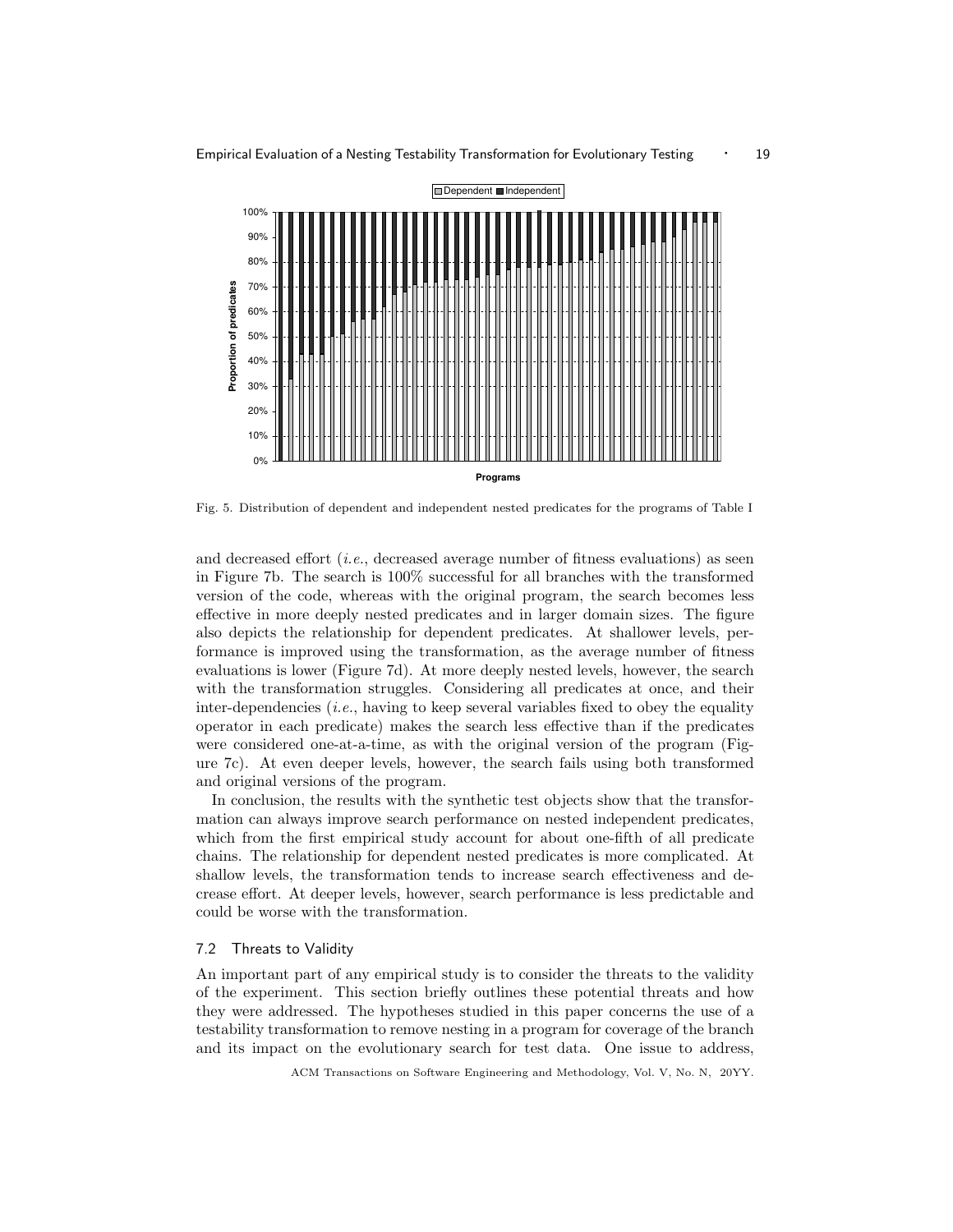20 · Phil McMinn et al.



Fig. 6. Nested branches for which there was a change in search success rate after applying the transformation

therefore, is the so-called *internal validity* (*i.e.*, to check whether there has been a bias in the experimental design or an error in its implementation which could affect the causal relationship under study).

One source of error could come from the transformation steps being performed incorrectly. In order to circumvent this, the process was performed automatically with the help of the javacc Java Parser Generator and a C grammar. A sample set of transformations were then examined manually to ensure that the process was being performed properly.

A potential source of bias comes from the inherent stochastic behaviour of the evolutionary search algorithm under study. The most reliable (and widely used) technique for overcoming this source of variability is to perform tests for statistical significance on a sufficiently large sample of result data. Such a test is required whenever one wishes to make the claim that one technique produces superior results to another. A set of results are obtained from a set of runs (essentially sampling from the population of random number seeds). In order to compare the performance of the search using transformed and original versions, measured using fitness evaluations, a test was performed to see if there is a statistical significant difference in the means. For the results reported upon here, the  $t$ –test was used with the confidence level set at 99%. In order for the t–test to be applicable, it is important to have a sample size of at least 30. To ensure that this constraint was comfortably achieved, each experiment was repeated 60 times.

Another source of bias comes from the selection of the programs to be studied. This impacts upon the *external validity* of the empirical study. That is, the extent to which it is possible to generalise from the results obtained. Naturally, it is impossible to sample a sufficiently large set of programs such that the full diversity of all possible programs could be captured. The rich and diverse nature of programs makes this an unrealistic goal. However, where possible, a variety of programming styles and sources have been used. The study draws upon code from real world programs, both from industrial production code and from open source. Furthermore,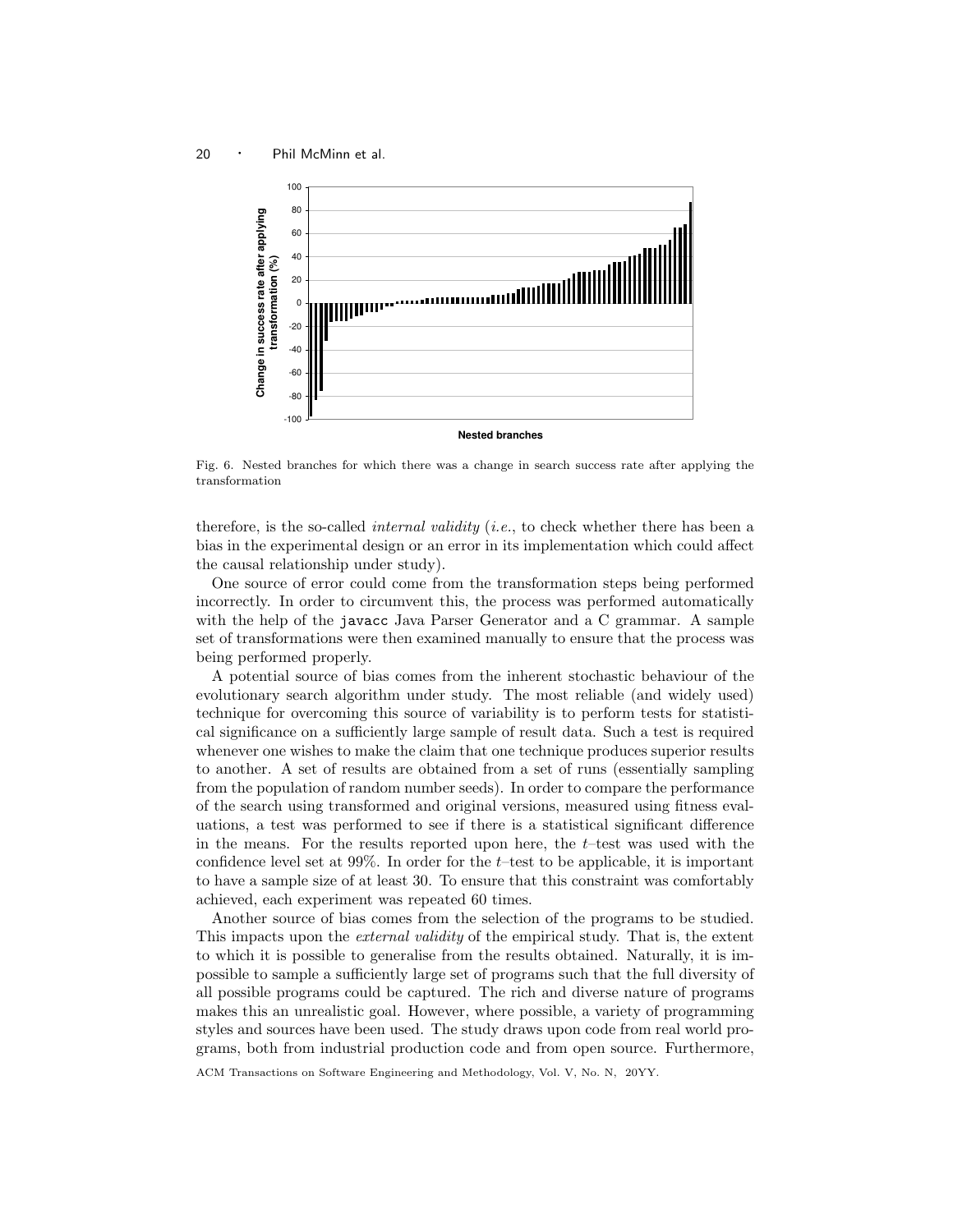

Fig. 7. Search effectiveness and effort for independent and dependent predicates with original and transformed versions of the program for each branch

it should be noted that the number of test problems considered is 394, providing a relatively large pool of results from which to make observations.

Nonetheless, caution is required before making any claims as to whether these results would be observed on other programs, possibly from different sources and in different programming languages. As with all such experimental software engineering, further experiments are required in order to replicate the results contained here.

However, the results show that there do indeed exist cases where the effectiveness of test data generation is improved with the transformation, and effort-wise, there is a statistically significant relationship between the use of transformation for nested branches and decreased 'cost' of search algorithms for test data generation.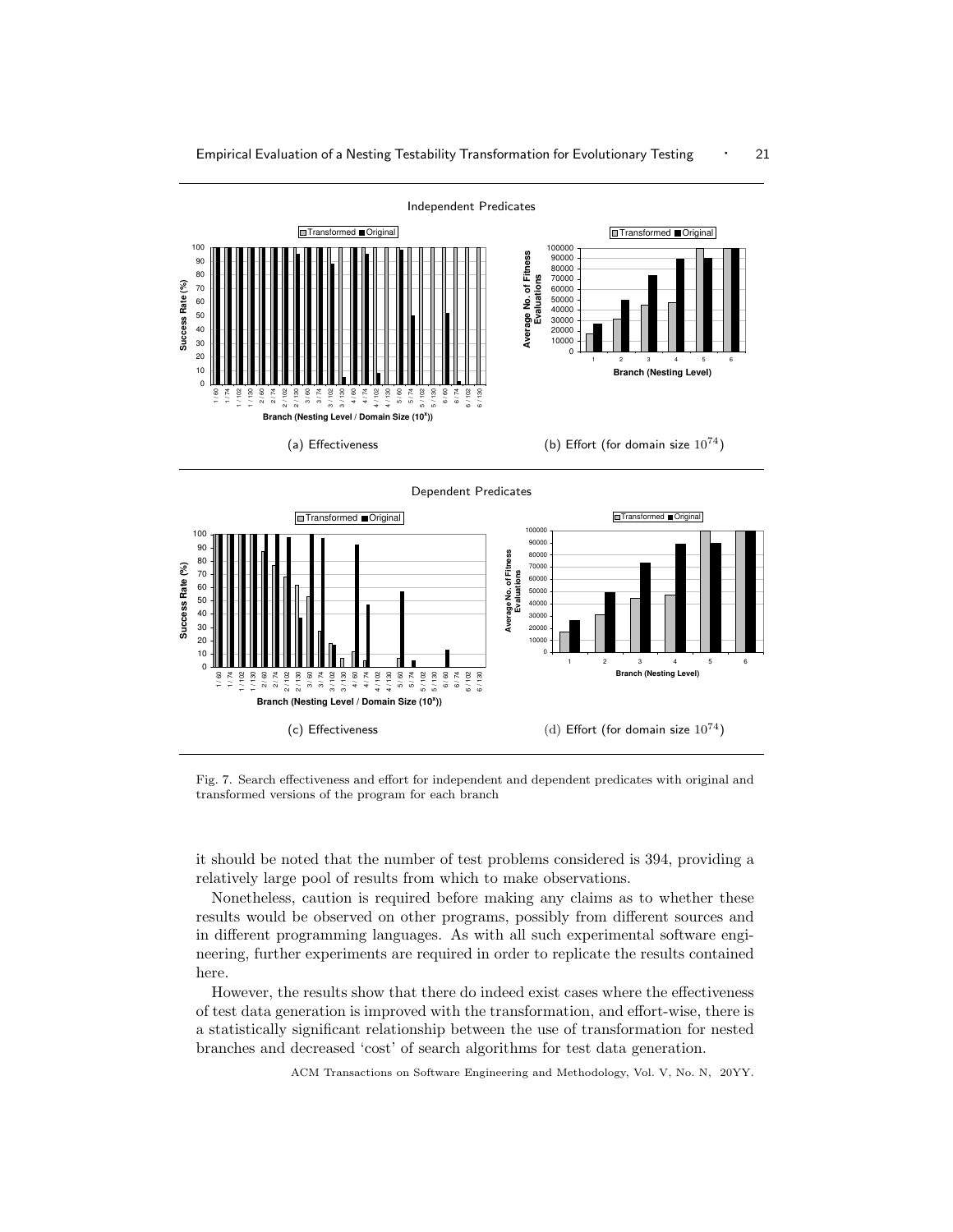#### 8. DISCUSSION

It is possible for the transformation to have issues with the removal of certain types of predicates, although these issues were not encountered in the course of the empirical study. One example is a predicate which tests the possibility of a dynamic memory reference. The following example may lead to a program error if it is transformed. The removal of the if statement may result in the printf statement being executed with a value of i that is out of range, thus causing an array out of bounds error:

|                          |  |  |  |  |  | if $(i \ge 0$ && $i \le length_of_a)$ |  |
|--------------------------|--|--|--|--|--|---------------------------------------|--|
|                          |  |  |  |  |  |                                       |  |
| printf("%f\n", $a[i]$ ); |  |  |  |  |  |                                       |  |
|                          |  |  |  |  |  |                                       |  |

A similar example is the testing of a pointer to see if it points to anything  $(i.e.,$ whether it is NULL). Whilst these types of predicate did appear in code used in the empirical study, they were nested in loops. Thus the transformation could not be applied and as such no abnormal termination errors occurred.

Another issue is the possibility of introducing arithmetic errors. For example in the following segment of code, a division by zero error may result if the conditional were to be removed:

if (d != 0)  
{  

$$
r = n / d;
$$
  
}

The test data generation empirical study revealed cases where the transformation led to poorer search performance (i.e., nested predicates which were dependent). A practical strategy for applying the transformation would therefore be to only apply it to dependent nested predicates if test data cannot be found using the original version of the program. The empirical study which investigated prevalence of nesting found that just under one fifth of nested predicates are independent. For these independent predicates, significant improvements in efficiency are possible.

#### 9. RELATED WORK

This paper has used an approach known as testability transformation, introduced by Harman et al. [2004] as a means of adapting traditional program transformation to allow it to improve the effectiveness of automated test data generation techniques. A testability transformation need not preserve the traditional meaning of the program it transforms. Rather, it need only preserve the sets of adequate test data for the programs studied. This has been found to be applicable to a number of testing problems [Baresel et al. 2004; Hierons et al. 2005; Korel et al. 2005].

Test data generation is a process that is generally performed by hand in industry. This practice is extremely costly, difficult, and laborious. Search–based approaches to testing like evolutionary testing can automate this process and is thus an important research area. Therefore, the solution to the nested predicate problem is also important, because it hinders evolutionary testing - as shown in this paper.

Baresel et al. [2002] study fitness evaluation of composed conditions in C, which is similar to the nesting problem due to the short-circuiting of the  $\&$  and  $\vert \vert$  operators.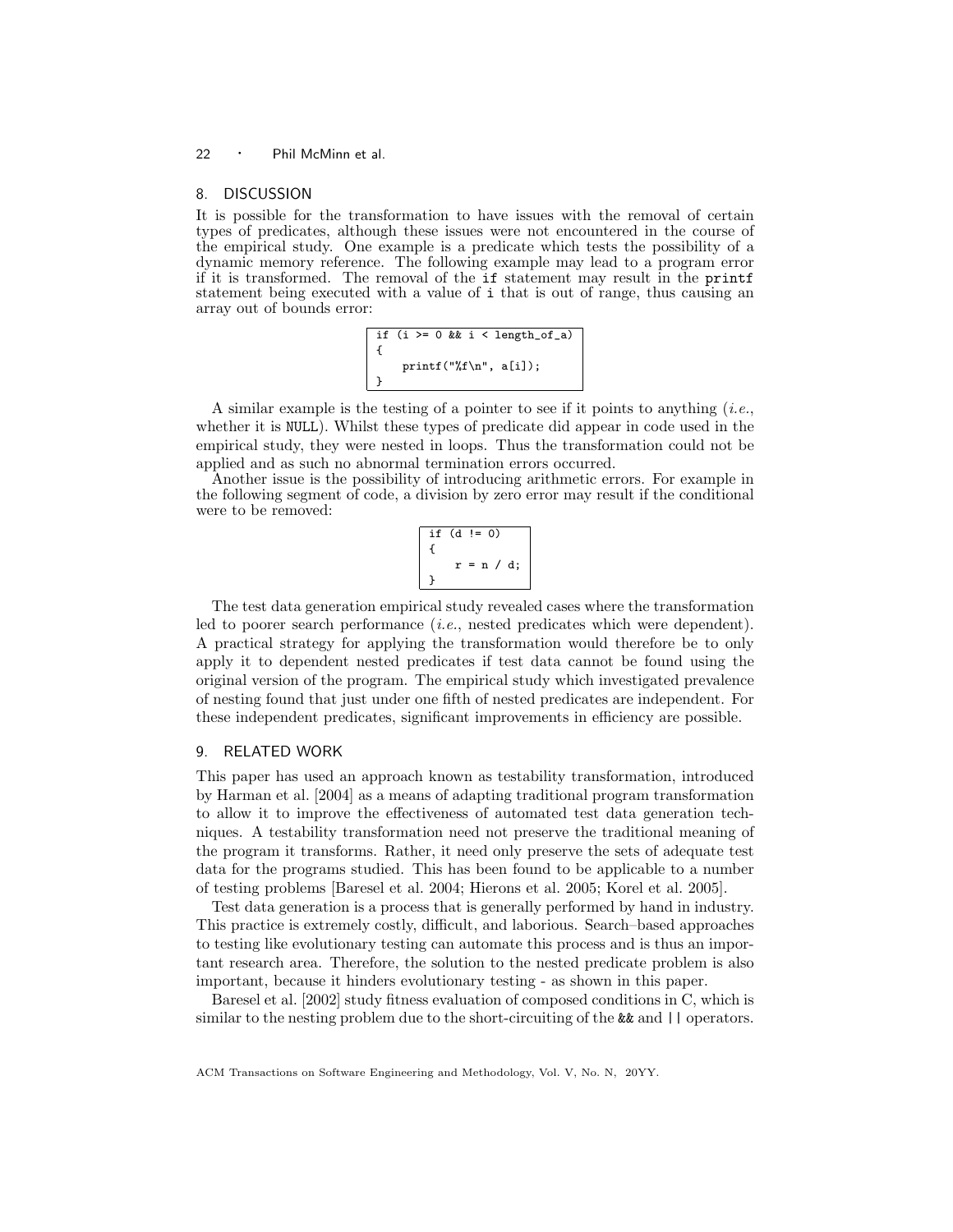In the following piece of code

$$
\begin{bmatrix}\n \text{if } (a == b \& k \ b == c) \\
 \text{if } (b == c) \\
 \text{if } (b == c) \\
 \end{bmatrix}
$$

the condition  $b == c$  will not be evaluated until  $a == b$ , because the && operator breaks off evaluation of the entire condition early. It is noted that if no side-effects exist in the condition, both sub-conditions could be evaluated for the purposes of computing the fitness function. An experimental study shows that the search is more efficient when this is performed. Also discussed is the nested predicate problem where no further statements exist between each subsequent if decision statement, as in the example of Figure 1. It is observed that the branch distances of each branching node can simply be measured at the 'top level'  $(i.e.,$  before node 1 is encountered), and simply added together for computing the fitness function, in a similar way to the composed condition problem. However, no empirical work was performed. The testability transformation presented in this paper can be applied to these simple cases and more complicated situations where intervening code does exist between nested predicate pairs.

This paper is concerned with the application of evolutionary algorithms to test data generation. Other methods have been proposed, including techniques based on symbolic execution [Boyer et al. 1975; Clarke 1976; King 1976; DeMillo and Offutt 1991], the goal-oriented approach [Korel 1992], and the chaining approach [Ferguson and Korel 1996]. Symbolic execution encounters difficulties with loops and dynamic memory. The goal-oriented approach uses local search to find test data which will execute each nested condition en route to the target node, one after the other. Thus, it too suffers from the nested predicate problem. The use of local search also means that the method cannot escape from local optima in the search space. The chaining approach is concerned with finding data dependencies which may affect the outcome at some problem branching node, at which the flow of execution cannot be changed. The search for data dependencies cannot help the nested predicate problem, as it is rooted in issues of control flow. In fact, the chaining approach is likely to exacerbate the problem, since in the method, the data dependencies also need to be executed, and these may also be nested.

An early method of Miller and Spooner [Miller and Spooner 1976] partially solves the nested target problem. However a straight line version of the program must be produced leading to the structural target of interest. Furthermore, local search is used. Xanthakis et al. [1992] use genetic algorithms, but a full path needs to be specified by the tester. Neither a straight line version of the program, nor the specification of a path up to the nested target are required by the testability transformation approach presented in this paper.

Methods using simulated annealing [Tracey et al. 1998b; Tracey et al. 1998] have also been proposed, but these also follow a strategy of satisfying one nested predicate after another, and therefore also fail to solve the nested target problem. Thus the method proposed in this paper could be further applied here.

In more recent work, Harman and McMinn [Harman and McMinn 2007] applied a theoretical and empirical analysis of the use of genetic algorithms for test data generation, comparing their performance with hill climbing and random search.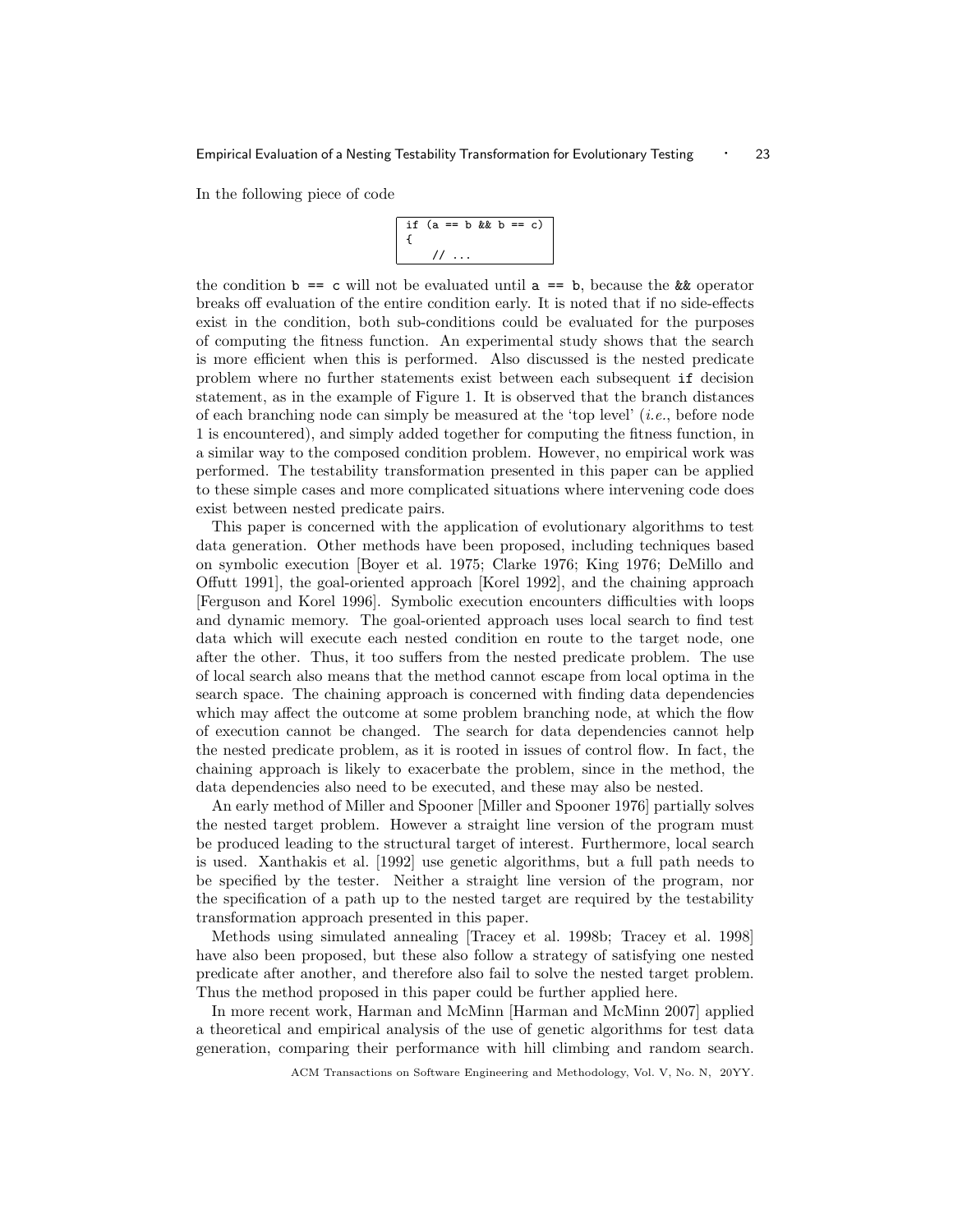Harman et al. [2007] further consider the application search space reduction through the removal of input variables not relevant to a structural target through the use of program analysis.

#### 10. SUMMARY AND FUTURE WORK

This paper has described how targets nested within more than one conditional statement can cause problems for evolutionary structural test data generation. In the presence of such nesting, the search is forced to concentrate on satisfying one branch predicate at a time. This can slow search progress and artificially restricts the potential search space available for the satisfaction of branching predicates 'later' in the sequence of nested conditionals. The paper presented a first empirical study that demonstrated the prevalence of nesting in practice and the possible application sites for the transformation in just under 800,000 lines of production code. A second empirical study showed that evolutionary test data generation can be improved in terms of effectiveness and efficiency for many branches in real-world code. Statistical t-tests showed that performance could be improved significantly in many of these cases. The empirical study showed that improvement gains are always possible where the predicates in nested conditional statements are independent of one another, but improvement is less predictable for dependent predicates.

Future work aims to further tackle the problem of dependent predicates, attempting to remove or reduce local optima in the fitness landscape that might result from an ordering or non-ordering of nested predicate consideration. It also aims to extend the approach to targets nested in loops.

#### ACKNOWLEDGMENT

The authors would like to thank Joachim Wegener and DaimlerChrylser for providing the two industrial examples used in the empirical study.

#### REFERENCES

- Baresel, A. 2000. Automatisierung von strukturtests mit evolutionren algorithmen. Diploma Thesis, Humboldt University, Berlin, Germany.
- Baresel, A., Binkley, D., Harman, M., and Korel, B. 2004. Evolutionary testing in the presence of loop-assigned flags: A testability transformation approach. In Proceedings of the International Symposium on Software Testing and Analysis (ISSTA 2004). ACM, Boston, Massachusetts, USA, 43–52.
- BARESEL, A. AND STHAMER, H. 2003. Evolutionary testing of flag conditions. In Proceedings of the Genetic and Evolutionary Computation Conference (GECCO 2003), Lecture Notes in Computer Science vol. 2724. Springer-Verlag, Chicago, USA, 2442 – 2454.
- BARESEL, A., STHAMER, H., AND SCHMIDT, M. 2002. Fitness function design to improve evolutionary structural testing. In Proceedings of the Genetic and Evolutionary Computation Conference (GECCO 2002). Morgan Kaufmann, New York, USA, 1329–1336.
- BOYER, R. S., ELSPAS, B., AND LEVITT, K. N. 1975. SELECT A formal system for testing and debugging programs by symbolic execution. In Proceedings of the International Conference on Reliable Software. ACM Press, 234–244.
- Clarke, L. 1976. A system to generate test data and symbolically execute programs. IEEE Transactions on Software Engineering 2, 3, 215–222.
- DEMILLO, R. A. AND OFFUTT, A. J. 1991. Constraint-based automatic test data generation. IEEE Transactions on Software Engineering 17, 9, 900–909.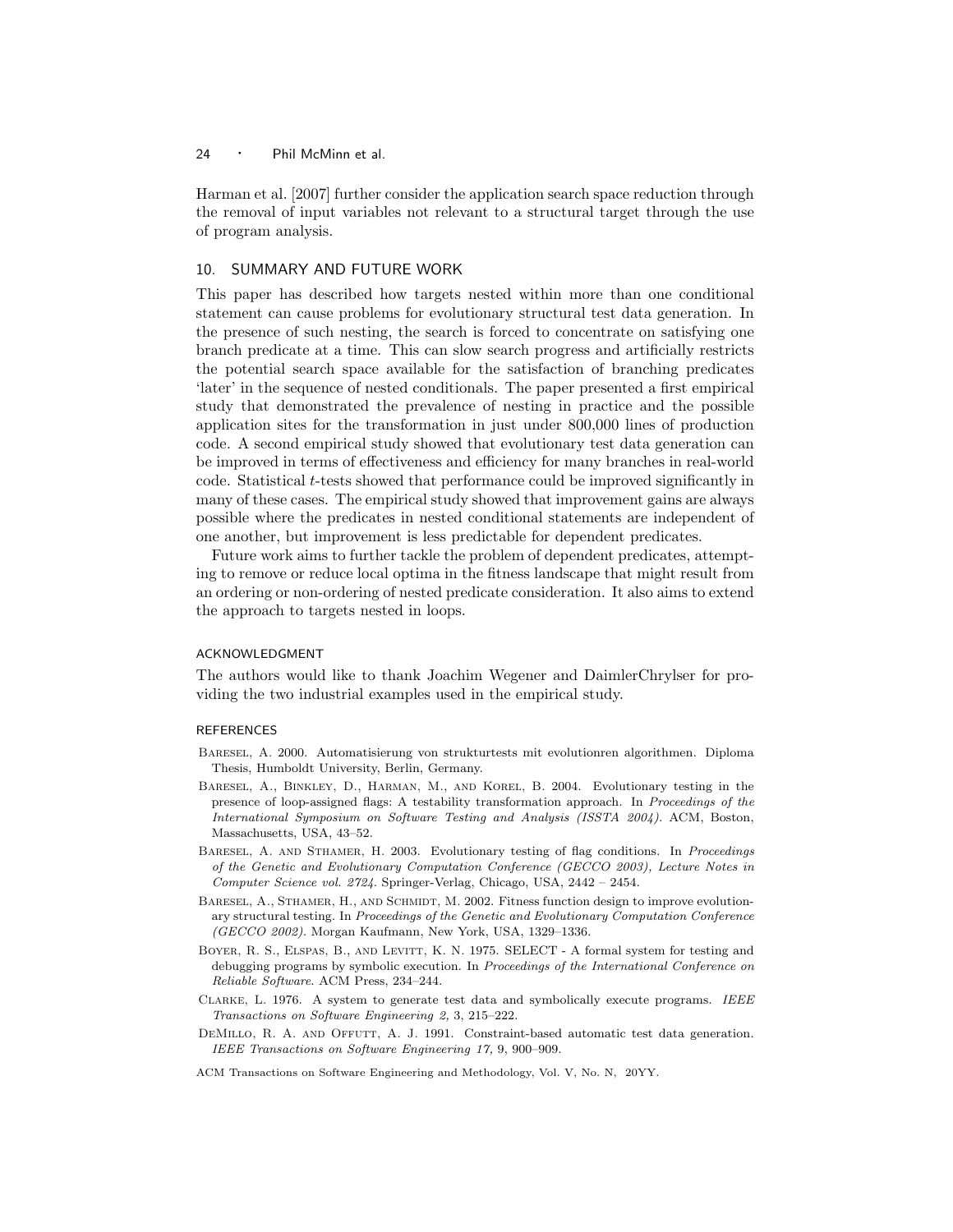#### Empirical Evaluation of a Nesting Testability Transformation for Evolutionary Testing • 25

- Do, H., ELBAUM, S., AND ROTHERMEL, G. 2005. Supporting controlled experimentation with testing techniques: An infrastructure and its potential impact. Empirical Software Engineer $inq$  10, 4, 405 – 435.
- Ferguson, R. and Korel, B. 1996. The chaining approach for software test data generation. ACM Transactions on Software Engineering and Methodology 5, 1, 63–86.
- Harman, M., Hassoun, Y., Lakhotia, K., McMinn, P., and Wegener, J. 2007. The impact of input domain reduction on search-based test data generation. In Proceedings of the ACM SIGSOFT Symposium on the Foundations of Software Engineering (FSE 2007). ACM Press, Cavat, near Dubrovnik, Croatia, 155–164.
- Harman, M., Hu, L., Hierons, R., Baresel, A., and Sthamer, H. 2002. Improving evolutionary testing by flag removal. In Proceedings of the Genetic and Evolutionary Computation Conference (GECCO 2002). Morgan Kaufmann, New York, USA, 1359–1366.
- Harman, M., Hu, L., Hierons, R., Wegener, J., Sthamer, H., Baresel, A., and Roper, M. 2004. Testability transformation. IEEE Transactions on Software Engineering 30, 1, 3–16.
- Harman, M. and McMinn, P. 2007. A theoretical & empirical analysis of evolutionary testing and hill climbing for structural test data generation. In Proceedings of the International Symposim on Software Testing and Analysis (ISSTA 2007). ACM Press, London, UK, 73–83.
- Hierons, R., Harman, M., and Fox, C. 2005. Branch-coverage testability transformation for unstructured programs. The Computer Journal 48, 4, 421–436.
- JONES, B., STHAMER, H., AND EYRES, D. 1996. Automatic structural testing using genetic algorithms. Software Engineering Journal 11, 5, 299–306.
- JONES, B., STHAMER, H., YANG, X., AND EYRES, D. 1995. The automatic generation of software test data sets using adaptive search techniques. In Proceedings of the 3rd International Conference on Software Quality Management. Seville, Spain, 435–444.
- King, J. 1976. Symbolic execution and program testing. Communications of the ACM 19, 7, 385–394.
- Korel, B. 1990. Automated software test data generation. IEEE Transactions on Software Engineering 16, 8, 870–879.
- KOREL, B. 1992. Dynamic method for software test data generation. Software Testing, Verification and Reliability 2, 4, 203–213.
- Korel, B. and Al-Yami, A. M. 1996. Assertion-oriented automated test data generation. In Proceedings of the 18th International Conference on Software Engineering (ICSE). 71–80.
- Korel, B., Harman, M., Chung, S., Apirukvorapinit, P., and R., G. 2005. Data dependence based testability transformation in automated test generation. In 16th International Symposium on Software Reliability Engineering (ISSRE 05). Chicago, Illinios, USA, 245–254.
- McMinn, P. 2004. Search-based software test data generation: A survey. Software Testing, Verification and Reliability 14, 2, 105–156.
- McMINN, P., BINKLEY, D., AND HARMAN, M. 2005. Testability transformation for efficient automated test data search in the presence of nesting. In Proceedings of the UK Software Testing Workshop (UKTest 2005). University of Sheffield Computer Science Technical Report CS-05- 07, 165–182.
- McMinn, P. and Holcombe, M. 2006. Evolutionary testing using an extended chaining approach. Evolutionary Computation 14, 41–64.
- Miller, W. and Spooner, D. 1976. Automatic generation of floating-point test data. IEEE Transactions on Software Engineering 2, 3, 223–226.
- MÜHLENBEIN, H. AND SCHLIERKAMP-VOOSEN, D. 1993. Predictive models for the breeder genetic algorithm: I. continuous parameter optimization. Evolutionary Computation 1, 1, 25–49.
- PARGAS, R., HARROLD, M., AND PECK, R. 1999. Test-data generation using genetic algorithms. Software Testing, Verification and Reliability 9, 4, 263–282.
- Puschner, P. and Nossal, R. 1998. Testing the results of static worst-case execution-time analysis. In Proceedings of the 19th IEEE Real-Time Systems Symposium. IEEE Computer Society Press, Madrid, Spain, 134–143.
- Tracey, N. 2000. A search-based automated test-data generation framework for safety critical software. Ph.D. thesis, University of York.